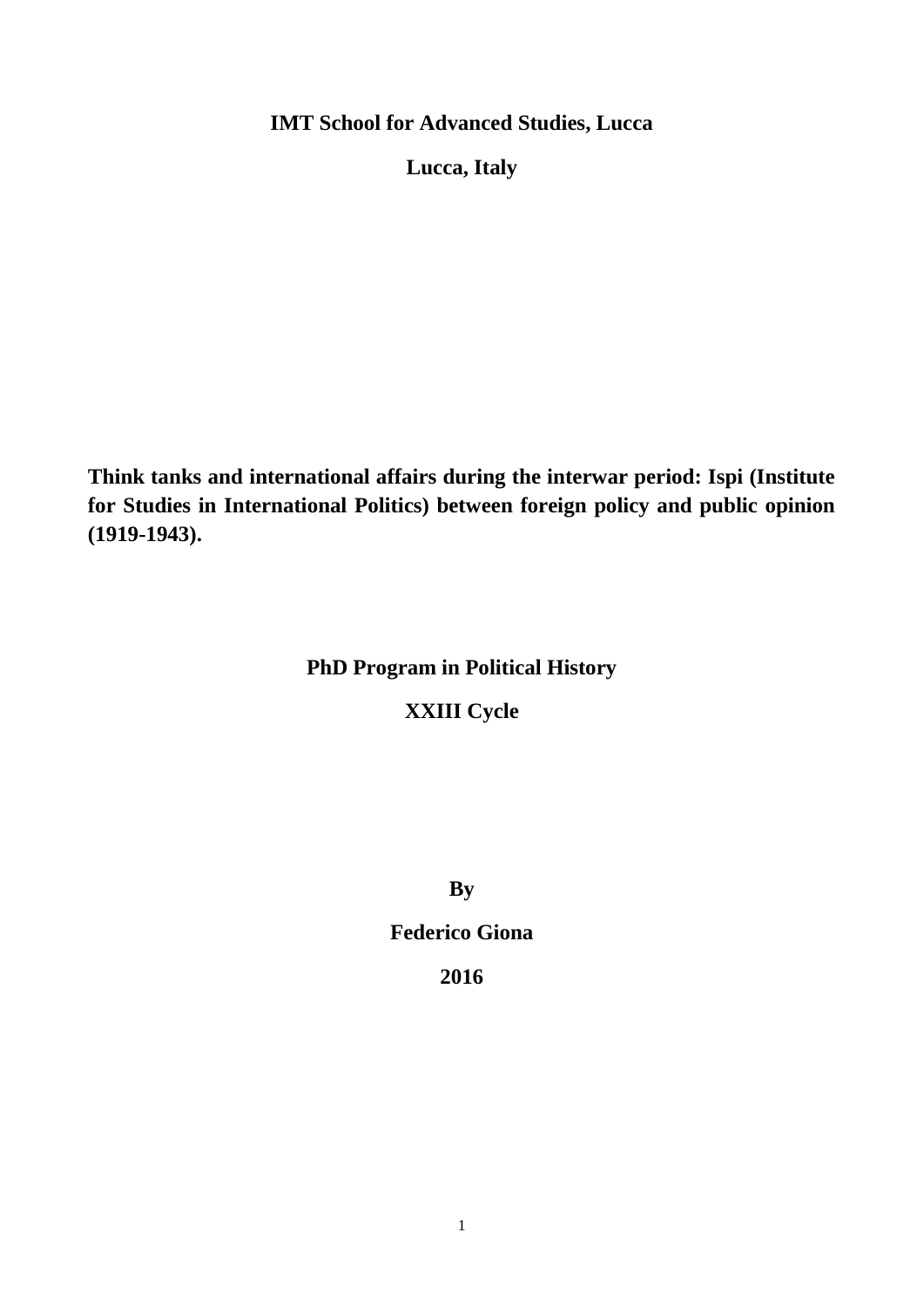# Contents

| Ispi before Ispi: searching for the origins of the Institute for studies in international politics 28                                                                |  |
|----------------------------------------------------------------------------------------------------------------------------------------------------------------------|--|
| 1 NEW INSTRUMENTS FOR NEW NEEDS: A MORE "SCIENTIFIC" UNDERSTANDING OF INTERNATIONAL                                                                                  |  |
| From an International Institute of International Affairs to the nation-based think tanks: the case of the British Institute of                                       |  |
|                                                                                                                                                                      |  |
|                                                                                                                                                                      |  |
|                                                                                                                                                                      |  |
|                                                                                                                                                                      |  |
|                                                                                                                                                                      |  |
|                                                                                                                                                                      |  |
|                                                                                                                                                                      |  |
|                                                                                                                                                                      |  |
| III ISPI'S OUTLOOK ON INTERNATIONAL SITUATION: THE AUSTRIAN ISSUE AND THE ANSCHLUSS IN<br>«RASSEGNA DI POLITICA INTERNAZIONALE» AND «RELAZIONI INTERNAZIONALI».  126 |  |
|                                                                                                                                                                      |  |
|                                                                                                                                                                      |  |
|                                                                                                                                                                      |  |
|                                                                                                                                                                      |  |
|                                                                                                                                                                      |  |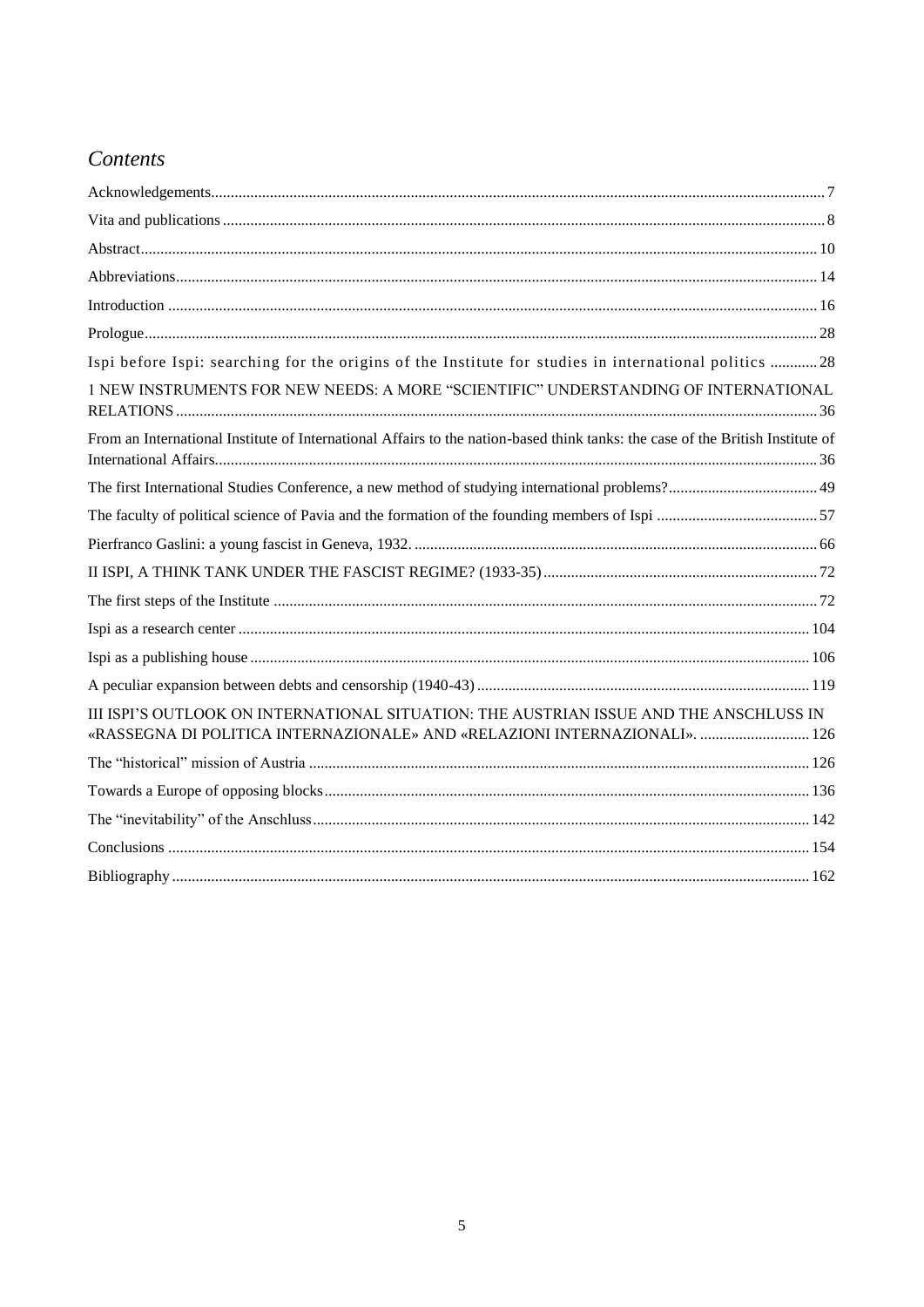### **Abstract**

<span id="page-2-0"></span>The object of analysis of this dissertation is the historical analysis of the Institute for Studies in International Politics (Ispi), from its founding in Milan in 1933 until it was compulsory mothballed after September  $8<sup>th</sup>$  1943. In confronting Ispi, the attempt is to approach Italy's international involvements during the interwar period from an unusual but meaningful standpoint. As a matter of fact, Ispi turns out to be a challenging as well as controversial subject of study. In fact, even if at first sight the Institute seemed to be nothing more than a propagandistic machine, to gain both domestic and external consensus to the policies of the fascist regime, a thorough analysis of Ispi highlights a more complex story to tell, which is deeply linked with the way in which the international environment was thought and structured in the aftermath of the First World War. The Institute is considered as a meeting point of two separate wider historical phenomena: the interwar European and Transatlantic debate on international relations, animated by a number of national institutions that where born in the 1920s and 1930s, Ispi among them; the intellectual history of Italy in the fascist period, in particular as regards conceptions related to politics, international relations and historiography. In this way, the dissertation tries to handle two different historiographies and methodologies: that of transnational history, necessary to map the debate on International Relations that took place in the interwar period both in its cultural and organizational features, and that of intellectual history. The two layers can't be divided: the international background that "prepared" the birth of Ispi have to be seen together with the peculiar relationship between the Institute and the Fascist foreign policy. In other words, the main purpose of the research is to achieve a meaningful historical account more able to identify transfers and exchanges of ideas, without overlooking the national context: the attempt to define what is Ispi and why it was founded has to be accompanied with an in-depth understanding of the political environment in which it developed its activities. Ispi was founded in 1933 when fascism's international position was reaching its peak: after all the fascist regime appeared to be a system of government able not only to stabilize a complex society after the First World War, but it also managed to shrug off the impact of the financial crisis from 1929 and the increase in unemployment of the early 1930s that market economies across the West experienced. For these reasons, Italy's fascism was perceived as a viable solution and it seemed to promise answers to questions liberal democracies were still facing. Against this backdrop, the Institute was performing a twofold task: while it was supporting a solid and pregnant document-based scientific research on international affairs, it also pursued the precise pedagogical aim of forming a strong national conscience of foreign affairs, in accordance with the fundamental directives of Fascist foreign policy, in short «an Institute which marries science with propaganda». Pierfranco Gaslini, the first director of Ispi, strongly believed that Italy needed a body able to shape a new political culture which was the result of interests and political patterns linked to the liberal period, as well as with new aspirations and watchwords which saw the fascist regime as a reliable answer to satisfy them. The director was able to understand the qualitative changes which characterized the sphere of international relations after the first world war and, to some degree, he recognized the necessity of placing a filter between political decisions and the masses. Against this background, the creation and development of Institutes of International Affairs, nation-based think tanks with the twofold aim of providing national and international elites with qualitative works on international affairs as well as creating an "informed" public opinion, provided Gaslini with the push he needed to found a similar body in Italy. In short, on one hand the consensus created by Ispi in favor of the regime was clear; on the other hand it tried to manage a factual situation in which the realm of foreign policy was linked with a series of aspirations and forces which were more influential than in the past. Indeed, the latter represented a new and lively field of action shared by the various European nations: in this perspective the astonishing growth of the Institute of International Affairs' movement in the 20s and 30s can be seen as an absolute necessity of various national establishments to guide or impose a top-down mechanism with the aim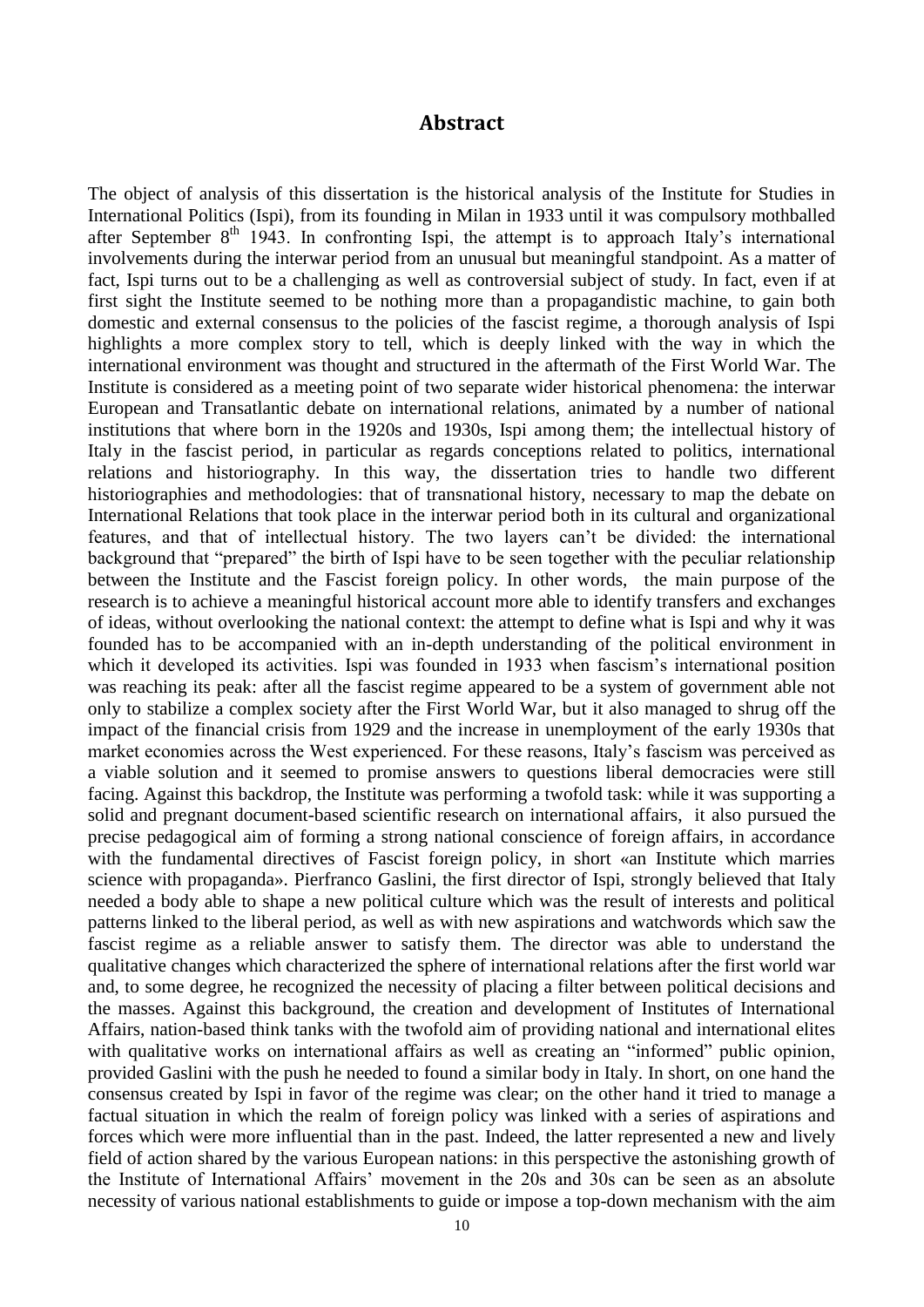of controlling the flow of information to the general public, rather than the expression of a new internationalism. The majority of the members of Ispi and its collaborators shared a common political and ideological background with Mussolini's aspirations, and it was equally clear that fascism was conceived as the driving force of Italian foreign policy. Against this background, it is clear, as I showed with the analysis of some articles drawn by the two journals of the Institute, that if on one hand it is plausible to place the start of an Italian tradition of foreign policy studies during the interwar period, on the other hand it is equally clear the intimate connection between the sphere of research and political aims. The fact that Ispi was thought as a centre of research which was dealing with international problems, in general, allowed to mix different perspectives and attitudes. This constitutes a crucial reason in order to understand why very different intellectual personalities and political figures met together in Ispi. Nevertheless, the fact that the Institute aimed at collecting all the most important specialists with an interest in international relations, it didn't mean that Gaslini was able to impose a coherent and logical cultural project to his collaborators. As a matter of fact, there was a continuous compromise between the directives of the "centre" and the effective work of the scholars involved in this activity, as if this preliminary freedom guaranteed by the Institute had as a consequence a dispersion of forces and an inability to constitute a solid amalgam.

Eventually, this work reveals how Italian specialists conceived public opinion, which was a new and important weapon to use in the field of international politics against other governments: a topdown construction which had the duty to control in every step the exchange of information and meanings from the realm of political decisions and events to an "informed" public. This doesn't mean that Ispi, and the scholars who were working in it, was a passive instrument with a mere function of control and selection. The Institute, especially with the collaboration of the Roman School directed by Volpe, produced a series of historical works embracing various themes but basically focused on a new reflection of the Italian past functional to the political aspirations of their time. In this perspective, it can be said that there was a connection between this new wave of historical studies and the stimulus derived from the political environment.

Members of Ispi as "cultural mediators" were trying to improve the sector of cultural international relations, supporting a specific idea of Italy which contributed to the formation of those cultural assumptions behind Italian foreign policy during the interwar period. In this perspective, Ispi constitutes an institutional framework from which to investigate some of the most important specialists in international relations and their attempts to develop their works and analysis in constant relationship with the Institute and the political context. Given all this astonishing variety of studies, actors and themes that one can find in the history of Ispi during the 30s and early 40s, I argue that the Institute represents a meaningful vantage point from which to comprehend on one hand the weaknesses, the limits and ingenuity of a particular class of intellectuals and experts in international relations and their degree of support for the foreign policy of the fascist regime; on the other hand the effort to help the Italian nation to overcome structural defects and deficiencies which the Italian state had not been able to remove is undeniable. In accomplishing this "mission", indeed with different accents and motivations, all members of Ispi shared the belief that Italy had to become a great power and, in their Eurocentric view, they considered the world of international relations as a hierarchical environment in which the strongest nations had to come to terms with each other in order to create a harmonic system with different hegemonic spheres of influence.

In this perspective what was the relationship between the effective policies of the fascist regime and the reflections made by the members of Ispi? First of all, it is necessary to identify a fault line that sits above the Italian military action against Ethiopia in 1935-36. The Ethiopian war represented a "before and after" for the activities of the Institute: if before the invasion of the North African state Ispi, as I reported through the examination of the journals «Rassegna di Politica Internazionale» and «Relazioni Internazionali», was trying to act as a real transnational think tank, involving a wide range of different non-state actors, once Italy had its own empire the ever-increasing activities of the Institute suffered a loss of dynamicity and maneuvering space. As a matter of fact, in the first phase of the Institute (1933-1935), Ispi tried to pursue a multidirectional cultural diplomacy,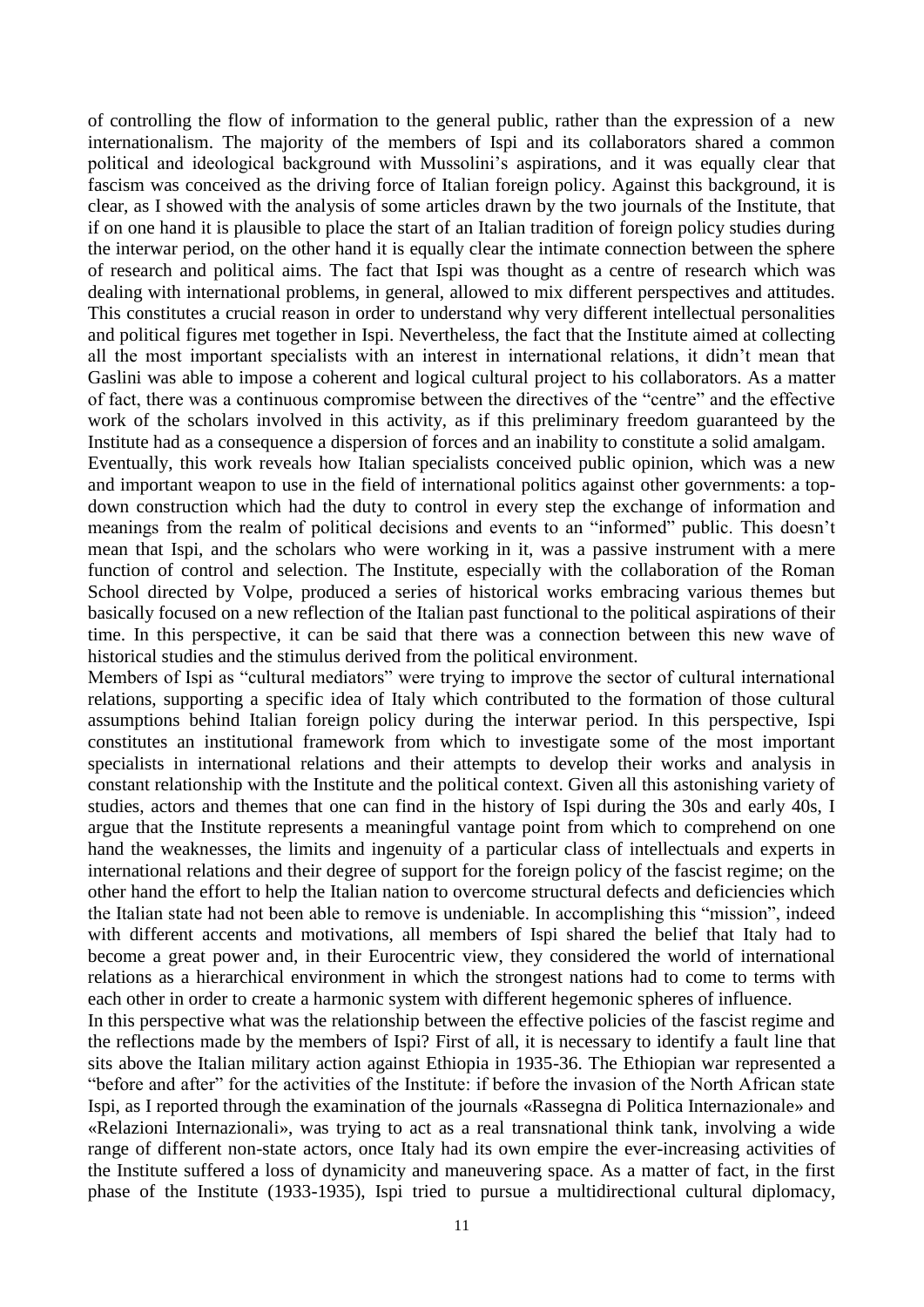hosting key personalities from the political and cultural world. It tried to create contacts especially with the British conservative establishment (through the figures of Muriel Currey, Luigi Villari, Charles Petrie) and the Hungarian revisionist front as well as weaving links with analogous foreign institutions. After the Ethiopian war, the activism which characterized Italy in the former period in almost every international fora as well as its willingness to see its "rights" recognized within the international system built in Versailles, gave way to an increasingly imperialistic conception of the international environment, as though the colonial enterprise had rekindled the aspirations and latent desires of the Italian nation. the Ethiopian war had resulted in the political and cultural isolation of Italy, making scorched earth of that prestige internationally reached till then. These factors heavily affected Ispi's activities and the previous attempts to create transnational diplomatic channels with foreign intellectual and political figures. Consequently, there was a transformation of Ispi which followed the changes of the international situation after the Ethiopian war, from a "transnational think tank" to an institute more concerned with research and divulgation of works related to foreign/international politics, with the desire of developing a political culture on foreign affairs within the national boundaries. On the other hand Gaslini tried to keep alive the Study Office and a peculiar way of doing research which gave priority to a vast use of documents and a taste for interdisciplinarity.

Ispi was trying to produce an innovative cultural project capable of linking historiography and politics, a study of an "imagined" national past with an in-depth analysis of the international context. The aim was to provide Italy with a more solid political culture in order to help the government both meet the requirements of being a Great Power, and fulfilling what was thought to be an Italian imperial mission. The ambiguous position occupied by Ispi during the fascist regime as well as the contradiction that was revealed at the beginning of this research, which was a claim for the unity of scientific research and propaganda made by Gaslini, can be understood in the relationship that the Milanese Institute established with the liberal Italian past. Ispi didn't want to make a decisive break with the past, in fact it presented itself as an instrument to achieve that national unity which couldn't be reached in Italy before the First World War: a sort of sacred mission which could have been reached walking arm in arm with the fascist regime. On the other hand there was a break to the extent that parlamentarism was considered as a bad disease, and a new sense of hierarchy and order emerged which couldn't be challenged by "individualism" and more in general by all those "vicious" principles which were considered as an attack against the State and the Nation. Against this backdrop Ispi developed a *sui generis* political and historiographical laboratory that saw the collaboration of a large number of scholars, who differed from each other as regards political and cultural interests, but they participated in the initiatives of the Institute specifically because its cultural projects were able to rely upon a broader basis in respect of the most pressing political aims of the fascist regime. This is why, at least until a certain point, the members of Ispi and its collaborators didn't feel that particular contradiction between a serious and autonomous study of international/foreign politics and a dictatorial environment which, at the beginning, was not so assertive in shaping a coherent and unidirectional foreign policy.

Indeed, its history was heavily affected by the fascist regime, and in a broader perspective it assumed a specific physiognomy as well as a peculiar position at the crossroad of political, cultural and propagandistic national concerns. Nevertheless, these specific features didn't confine Ispi to an isolated environment with no contacts or exchanges with foreign institutes or personalities. Suffice it is to say that the very idea of founding a series of Institutes of International Affairs capable of studying and disseminating a more scientific knowledge regarding foreign matters was born out of the Peace Conference of Versailles by some Anglo-American representatives; that almost all the members of Ispi went abroad to complete their education; that Ispi was one of the Institutes which participated at the annual International Studies Conference, whose original name was International Conference of *Institutions for Scientific Study of Politics<sup>1</sup>* .

 $1$  Emphasis added.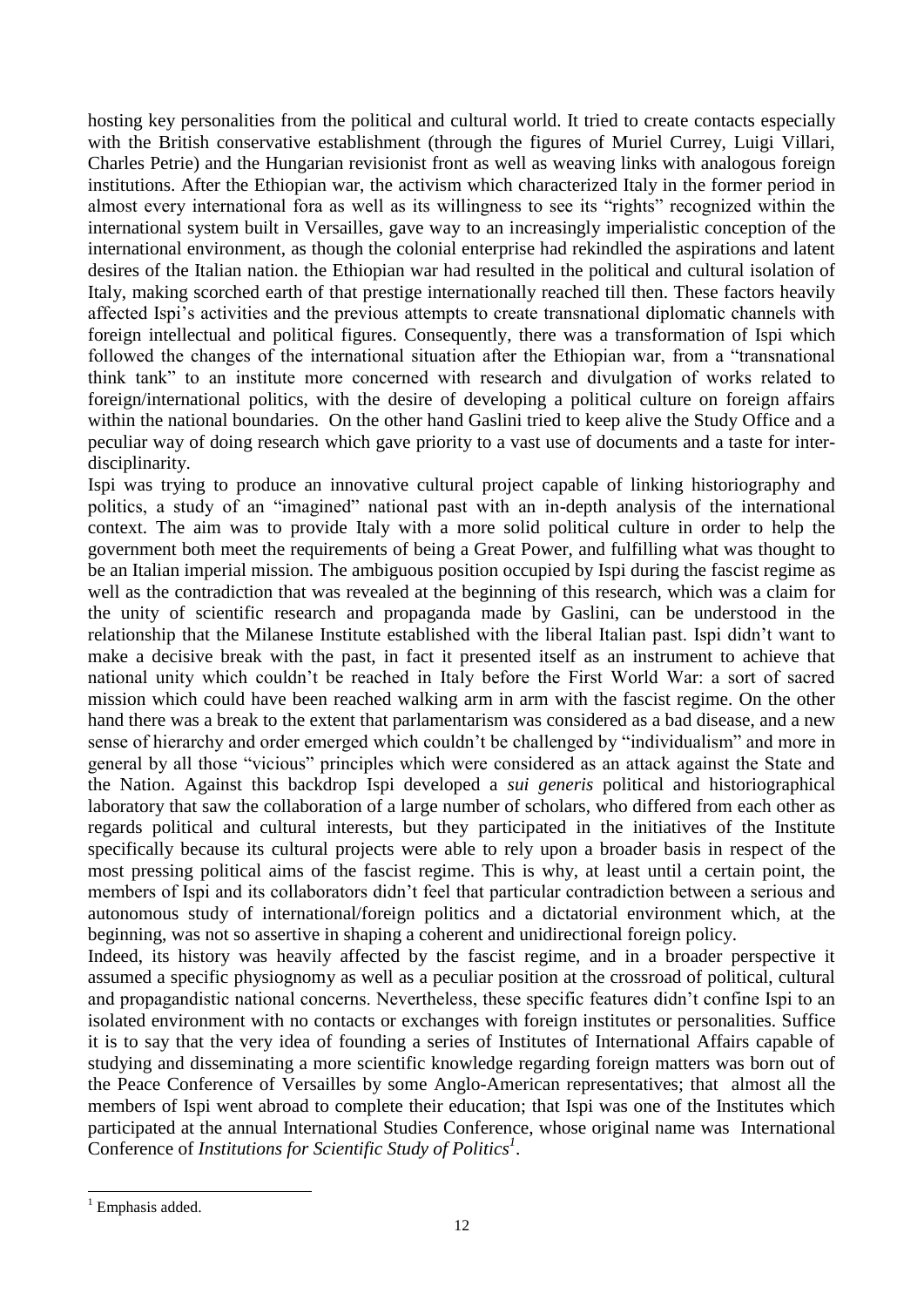This is why I think that this research has made it possible both to find new materials in order to better understand the relationship between culture and politics during the fascist regime, and more specifically to investigate what were the themes, aspirations and interests of Ispi's members and the political directives of the dictatorship, as well as to start a reflection about the development of the Institutes of International Affairs. Investigating both how they treated and exploited international information and what kind of relationship they had with their governments allows to better understand the nexus between international politics, foreign policy and public opinion and how it was changing during the interwar period.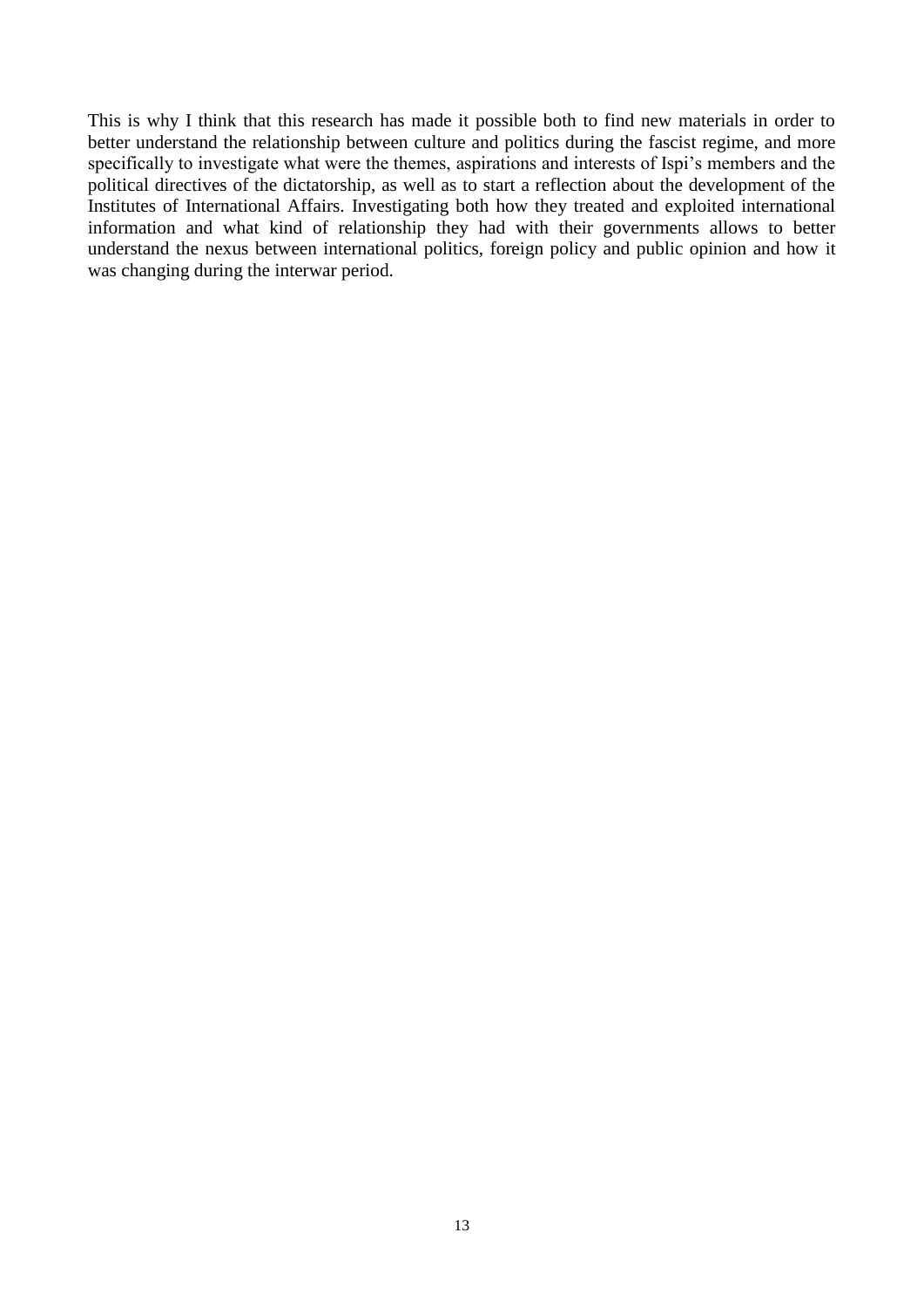#### <span id="page-6-0"></span>**Introduction**

Pierfranco Gaslini, the first director of Ispi, during the inauguration of the cultural year of the Institute for Studies in International Politics, pointed out the underlying aspiration of the Institute:

an Institute in which scientific information should have been linked with the precise pedagogical aim to form a strong national conscience of international problems, in accordance with the fundamental directives of Fascist foreign policy: in short, *an Institute which marries science with propaganda*<sup>2</sup>.

The Institute for Studies in International Politics (Ispi) is a challenging as well as controversial subject of study. In fact, even if at first sight the Institute seemed to be nothing more than a propagandistic machine, to gain both domestic and external consensus to the policies of the fascist regime, a thorough analysis of Ispi highlights a more complex story to tell, which is deeply linked with the way in which the international environment was thought and created in the aftermath of the First World War. The reassessment of the role played by the Institute, both in the national and international environment, coupled with the attempt to reconceptualise the interwar period with a set of new methodologies provided by a transnational approach.

The history of interwar period has known a renewed interest during the last decades. According to the Benedetto Croce's most celebrated dictum "every true history is contemporary history", connoisseurs since the end of the Cold War started to exhume the period between the two World Wars, convinced that it would have disclosed precious insights in order to better understand the new international situation. Even if there was a "general consensus" among political scientists and historians in acknowledging the re-acquired relevance of the period that goes from the Peace Treaty of Versailles to the outbreak of the Second World War, an even broader disagreement arose when it came to explain what kind of role it played in the historical process. There are more "conservative" approaches who tend to look at the period from 1914 to 1945 as a long civil war, so that they describe the Great War, with its degree of violence and radicalization, as the key factor able to deeply shaped the following period since the "inevitability" of the Second World War. On the other hand, there are new interdisciplinary approaches which are trying to explore the 20s and the 30s mixing traditional ideas with more up to date methodologies derived from other disciplines. Particularly, thanks to a transnational outlook, the traditional categories of diplomatic, institutional and international history has been rethought, opening up fresh paths of historical research<sup>3</sup>. In this perspective, the re-assessment of neglected actors and instances (such as the activities of the League of Nations and the network it created as well as the emergence of a new internationalism) coupled with the disclosure of new kind of actors, networks and entanglements, highlighting a recent preoccupation of the field with the cultural aspects of international diplomacy<sup>4</sup>.

On the other hand, also the scholarships which directly focused on the nature and history of the fascist regime have experienced a new need to analyze and contextualize this political and cultural movement by employing new questions and methodologies. In particular, the understanding of the fascist regime in Italy as a phenomenon that has to be framed in the light of an international

<sup>2</sup> *Vita dell'Istituto*, Rassegna di politica internazionale, 1934, p. 613.

<sup>3</sup> Schulz-Forberg, Hagen (ed.), *Zero Hours. Conceptual Insecurities and New Beginnings in the Interwar Period*, Europe plurielle/Multiple Europes-Volume 53, 2013.

<sup>4</sup> As illustrative examples: *Internationalism reconfigured. Transnational ideas and movements between the World Wars,* edited by Daniel Laqua, London 2011; Riemens, Michael, *International academic cooperation on international relations in the interwar period: the International Studies Conference*,« Review of International Studies», Volume 37, Issue 2, Page 911 – 928; Laqua, Daniel, *Transnational intellectual cooperation, the League of Nations, and the problem of order,* «Journal of Global History», Volume 6, Issue 2, Page 223 – 247; Rietzler, Katharina, *Before the Cultural Cold Wars: American philanthropy and cultural diplomacy in the inter-war years*, «Historical Research», Volume 84, Issue 223, Page 148 – 164; Patricia Clavin and Jens-Wilhelm Wessels, *'Transnationalism and the League of Nations: understanding the work of its economic and financial organisation'*, «Contemporary European History», 14.4 (2005), 465–92.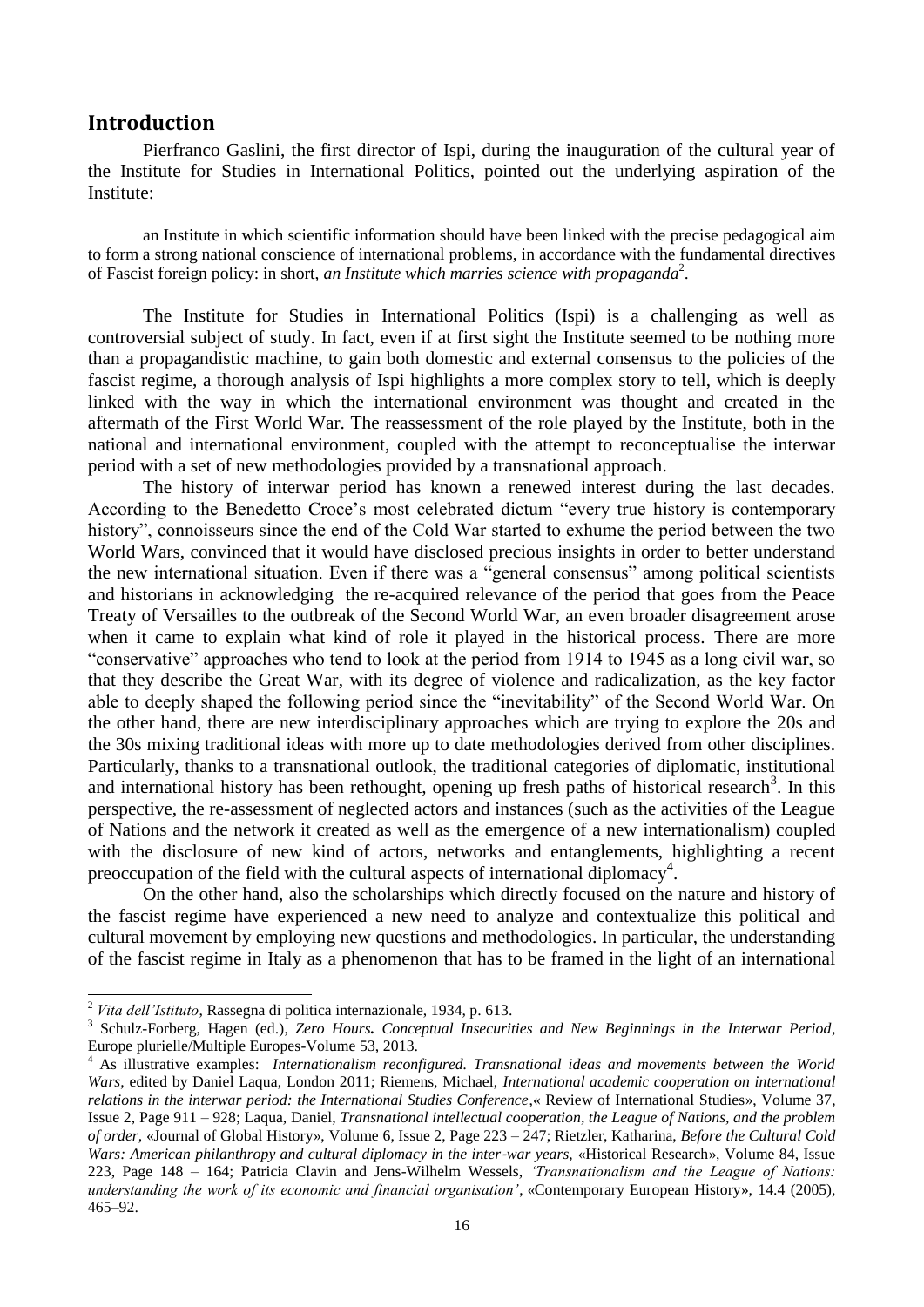environment which both affected and was affected by the dictatorship, could help to prevent the artificial isolation of the Italian foreign policy during the interwar period and, as a consequence, to highlight contacts, exchanges, initiatives and meetings that the personalities of the regime established with the "foreigners". Even in this case, the tendency to look at the fascist regime as something more complicated than a mere reactionary phenomenon imposed by Mussolini with the sole instruments of violence and repression, and the recognition of new actors (which operated in parallel with the duce and his government) who considered the sphere of foreign policy as a concrete strategy of promoting Italy's interests rather than an instrument of propaganda to gain internal consensus, triggered new perspectives.

All in all, these new historiographical paths suggest a broader tendency to pinpoint a history able to establish a meaningful dialogue between micro and macro, local and global environments through the search for reciprocities, entanglements and networks<sup>5</sup>.

Having said that, I am confident to demonstrate that the peculiar nature of ISPI and its development during the 30s can contribute to add new materials to both, the transnational history of the interwar period (through an examination of the networks and activities created by the Institute) and the multi-layered nature of the fascist foreign policy which was deeply connected with the Italian "nation-formation" as well as with the new perspectives created by the international scenario.

Finally, this work certainly underlines the idea that it is time both to lay to rest the old distinction between diplomatic and international history and to connect the way in which Italian foreign policy was thought and performed to the wider world. By stressing the importance of the Institutes of International Affairs with their effort in institutionalizing a new knowledge in the field of international relations, highlighting the role of Ispi in drawing up answers for a stable world order, as well as examining the role played by some Italian experts in international meetings ( such as the International Studies Conferences promoted by the International Institute of Intellectual Cooperation), allows to «cut into the past at a different angle»<sup>6</sup>, going beyond traditional investigations, and questioning old patterns.

As a consequence, the attempt to reconstruct the history of Ispi is not an end in itself, but has to be seen as a further attempt to shed light on two different topics even if intertwined. Firstly, I want to examine what the origins of think tanks in international politics were and what their role was; secondly, by focusing my attention on the first part of its history (1933-1943), my aim is to say something new about the fascist foreign policy, offering a new standpoint of the hotly debated historiographical question about the continuity/discontinuity of Mussolini's foreign policy.

The two layers can't be divided: the think tank's topic and the international background that "prepared" the birth of Ispi have to be seen together with the problematic relationship between the Institute and the Fascist foreign policy. In other words, the main purpose of the research is to achieve a meaningful historical account more able to identify transfers and exchanges of ideas, without overlooking the national context: the attempt to define what is Ispi and why it was founded has to be accompanied with an in-depth understanding of the political environment in which it developed its activities.

The attempt to understand the development of Ispi from a long-term perspective makes it possible to stress what I suggest to be the underlying continuity of its history, that is to be an original think tank in international politics. Considering Ispi as the first Italian think tank in international politics is not a neutral statement: first of all it goes against what it is called "American exceptionalism" which perceives the origins of such bodies closely related with a particular political as well as institutional environment. As I hope to demonstrate with this research, the proliferation of these think tanks in international politics is a world-wide phenomenon and it can be explained by a variety of factors in which external elements (the growing interdependence of international relations after the First World War) mixed with domestic aspects such as the development of a domestically

<sup>5</sup> *Zero Hours*, cit., Introduction, p.15-49.

<sup>6</sup> Geoffrey Barraclough, *An introduction to contemporary history*, Pelican Books 1967.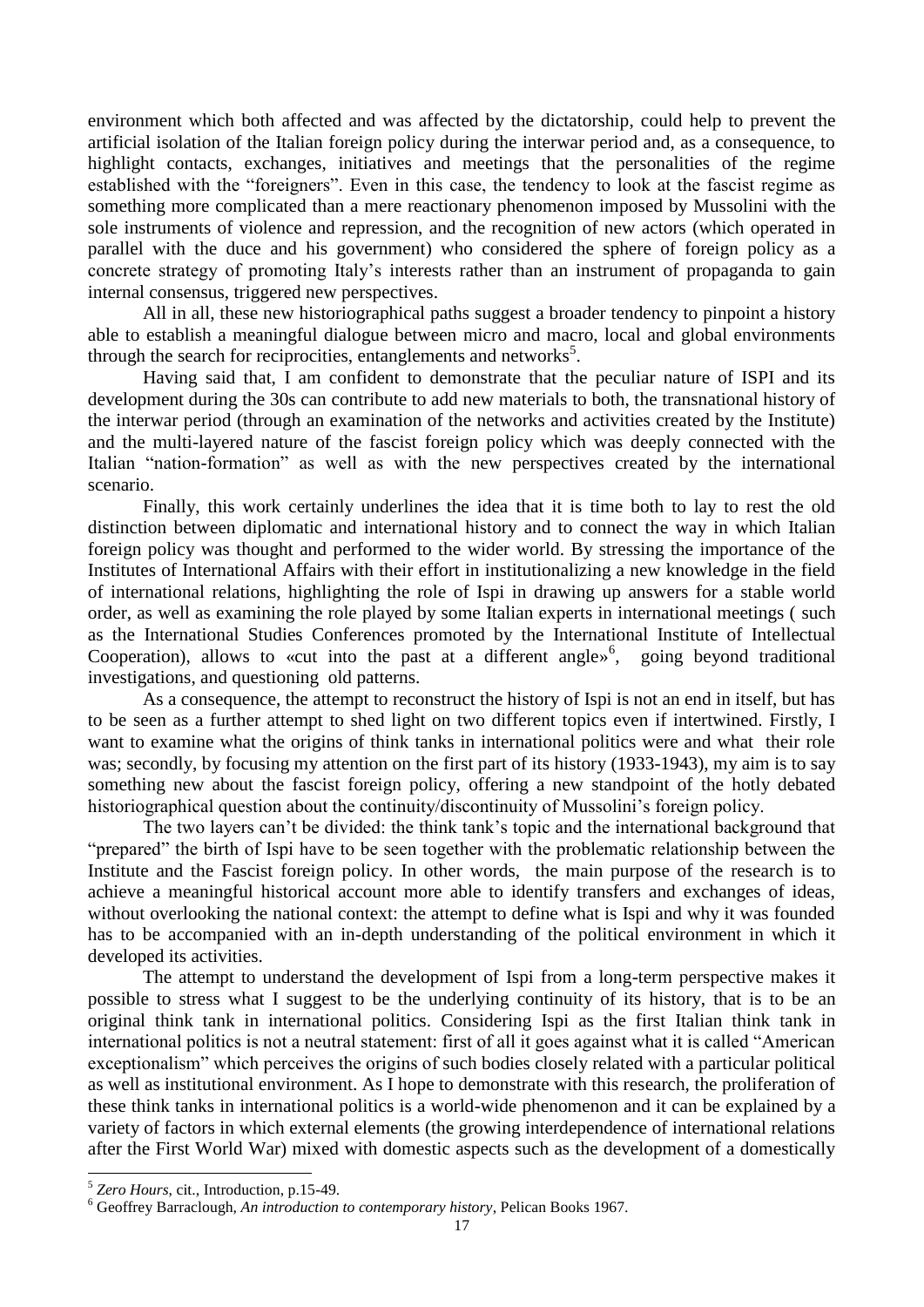based intellectual elite. Therefore, even if there are significant differences in the themes and purposes put in place by each Institute of International Affairs, the specific political environment they inhabit, whether autocratic or democratic, is unlikely to prevent these Institutes from emerging. Once established the physiognomy of the movement and its global seize, it still remains to better understand what was an Institute of International Affairs and if it is possible to pinpoint it with a satisfactory definition. In this attempt to search for a theoretical framework of this phenomenon it is useful to take as starting point the book *Think tank traditions. Policy research and the politics of ideas*. Provided the fact that there is not a broader consensus among scholars about what is a think tank, Diane Stone elaborated a definition of think tank as a body capable of connecting the world of power (politics) with the world of ideas (knowledge), whilst playing a role in both policing and mediating their boundaries. Namely, «far from standing between knowledge and power, think tanks are a manifestation of the knowledge/power nexus. In short, knowledge and policy are symbiotic and interdependent»<sup>7</sup>. As a consequence, claiming that think tanks are independent bodies that produce neutral knowledge is naive; on the contrary, as my research assumes, there are no clear cut boundaries between research and ideology, acknowledging the inherently dynamic political nature of research. Seen within this framework, the role played by think tanks becomes more ambiguous: if on one hand think tanks need to have some kind of engagement with government if they are to succeed in influencing policy, on the other hand they make an effort to preserve intellectual autonomy, trying to strike a delicate balance between dependence on governments and total isolation from them. Given that, «the precise nature of think tan*k independence* is to be treated with flexibility»<sup>8</sup>.

Regarding the second topic linked with the history of Ispi, that is the relationship between the Institute and the fascist foreign policy, I argue that in their preoccupation with coherence and continuity historians have ignored many of the key questions in fascist foreign policy, among which the role of various groups in the formation of that policy<sup>9</sup>. Ispi offers an opportunity of approaching an interesting, although still little studied, aspect of Italy's international involvements during the interwar period. More precisely it allows me to dig deeper into the decisive decade of fascist intervention from the early 1930s to the early 1940s, although the process began in the previous period, embedding its roots in the political processes of Liberal Italy<sup>10</sup>. Indeed, the fascist regime can't be regarded as a period of rule without much inner differentiation, and a series of various periodizations were offered by a number of historical studies, according to the specific historiographical outlook they were applying. In this perspective, if on one hand my work deals with a consistent period of time, roughly the so called interwar period, on the other hand it focuses on some of those political/cultural figures who were involved in representing Italian interests in international fora since the constitution of the Italian National Committee in 1928 and it follows the changes of Italian action in the international context during the 1930s until the early 1940s through the political, cultural and institutional history of the Institute for Studies in International Politics. From the First World War, Italy emerged as one of the four great powers in spite of the disappointment represented by the myth of the mutilated victory. While Italy was claiming to be a powerful nation with specific interests in the Mediterranean area, the Italian nation agreed to be part of the Versailles system, a position which would last for most of the fascist period. As a matter of fact, until the mid-30s, the revisionist aspirations of the regime were aiming to satisfy domestic rhetoric rather than elements for a real foreign policy strategy. A situation which was driven by the interest of Mussolini's government to immerse Italy into international organizations, not simply to

<sup>7</sup> Diane Stone (2007) *Recycling bins, garbage cans or think tanks? Three myths regarding policy analysis institutes,* Public Administration, Vol.85, No.2. p.276.

<sup>8</sup> Diane Stone, *Introduction, police advice and governance,* in Stone, Diane and Denham, Andrew. eds. (2004) Think Tank Traditions: Policy Research and the Politics of Ideas, Manchester: Manchester University Press.

<sup>9</sup> Stephen Corrado, Azzi (1993). *The Historiography of Fascist Foreign Policy*, The Historical Journal, Vol. 36, No. 1. pp. 187-203.

<sup>10</sup> See, B.Vigezzi, *L'Italia di fronte alla prima guerra mondiale*, vol.1, *L'Italia neutrale*, (Milan-Naples, 1966), E.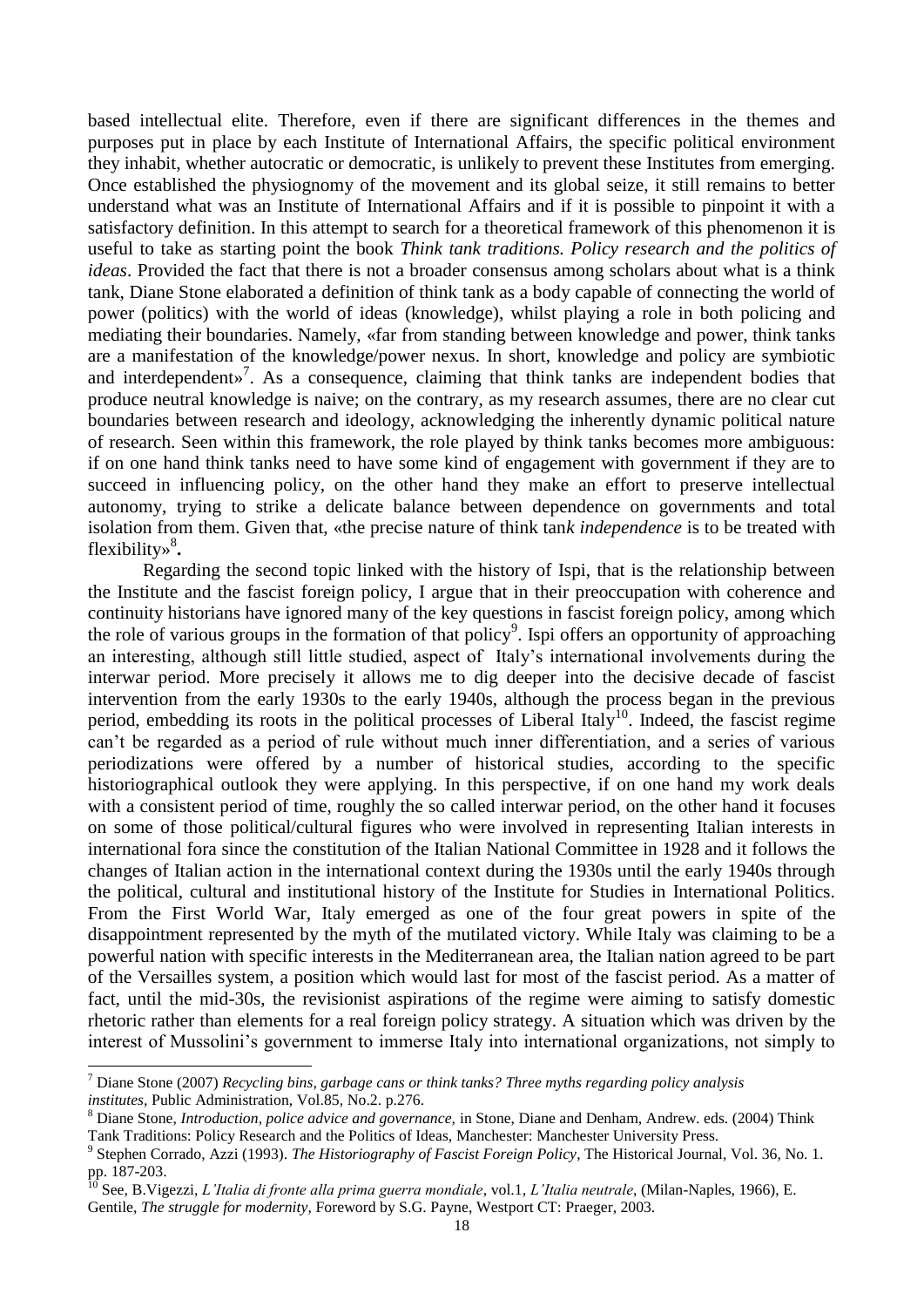be accepted among other countries, but to influence the very nature of international collaboration. Only from the mid-1930s did Mussolini embrace really power politics, willing to conquer by force a *posto al sole* for the Italian nation. Indeed, although the Ethiopian invasion can be seen as a point of no return for the foreign policy strategy of the regime, it is still debatable if the colonial war started by Italy represented the final phase of an evolution that from the liberal patriotism of Risorgimento moved towards radical nationalism; or, on the contrary, the imperial policy of the regime constituted a break with the role played by the Italian nation in the former period. This is a sphere of reflection directly connected with the issue of a broader definition of fascist foreign policy, including the political, cultural and propagandistic aspects of the regime<sup>11</sup>. The historiography of fascist foreign policy tended to be polarized around some interpretative positions: there were different evaluations about the degree of continuity/discontinuity between the fascist period and the former liberal Italy as well as regarding instruments and cultural references used by the regime.

Undoubtedly, the book of Gaetano Salvemini *Mussolini il diplomatico*, published in 1932 during his political exile in the United States constituted the beginning of a historical research into Italian foreign policy which was born in the fiery atmosphere of that period. The book recalls arguments and writings of Salvemini's former period, linking the text with the Italian economicjuridical school as well as with a broader movement of studies which went hand in hand with the establishment of a series of Faculties of Political Science in Italy. In short, while the book testifies Salvemini's greatness as a historian, who was trying to understand those elements of success which allowed the seizure of power of fascism in Italy and to discover those who supported the dictatorship and promoted the guidelines of its foreign policy, it attempted to offer general analytical categories in order to better understand how the fascist regime gained consensus and general enthusiasm from Italian society<sup>12</sup>. In that book the Italian historian showed how to weave documentary sources with the press of the time in order to investigate the relationship between foreign policy events and the great myths of the postwar period. In this way, he was able to offer a methodological platform, fusing social history and the history of mentalities. The result was an evocative image in which the ideological thought shared by fascist and nationalistic leaders was stressed, namely the constant ostentation of their realism which led them to believe they were superior to the situation, to master ideas, peoples, events. According to Salvemini, ideology was the glue that bound the fascist government with a series of demagogic campaigns, a continuous deformation of reality which affected not only the masses but also the élites, leaving no space for reflection and criticism. Namely, Mussolini had a rough and coarse ideology but he was the expression of effective trends present in the Italian society. In this perspective, the duce was very skilled in relying on both the diplomatic class and the masses, depending on the circumstances and needs. This new way of perceiving the relationship between the government's actions and the masses would constitute a peculiar political background in which propaganda was the «inseparable companion<sup>13</sup>» of the foreign policy of the fascist regime. Salvemini fully developed these arguments, considering Mussolini as a master of propaganda who was able to manipulate situations, attitudes, public opinion to his political goals. Thanks to this, he achieved a greater freedom of maneuver in which his abilities as an improviser resulted more important rather than the creation of a set plan from which to develop his own policy. This would be the general approach of Salvemini's historical understanding of Mussolini, which will kick off the endless discussion about whether or not there was a fascist foreign policy program. Nevertheless, those "improvisations" were the

 $\overline{a}$ 

<sup>11</sup> See F.Cavarocchi, *Avanguardie dello spirito. Il fascismo e la propaganda culturale all'estero*, Carocci, Roma 2010 and B.Garzarelli, *«Parleremo al mondo intero». La propaganda del fascismo all'estero*, Edizioni dell'Orso, Alessandria 2004.

<sup>&</sup>lt;sup>12</sup> See B. Vigezzi, Politica estera e opinione pubblica in Italia dal 1919 al 1940. Orientamenti di studio e prospettive di ricerca in Opinion publique et politique extérieur en Europe 1915-1940, Rome: Ѐcole Française de Rome, 1984, pp.81- 136, G. Salvemini, *Preludio alla seconda guerra mondiale*, Feltrinelli, Milano 1967, J. Petersen, La politica estera del fascismo come problema storiografico in De Felice R. (ed.), *L'Italia tra tedeschi e alleati. La politica estera fascista e la seconda guerra mondiale*, Bologna 1973, pp.11-56.

 $\frac{13}{13}$  Vigezzi, Politica estera e opinione pubblica in Italia, cit. p.89.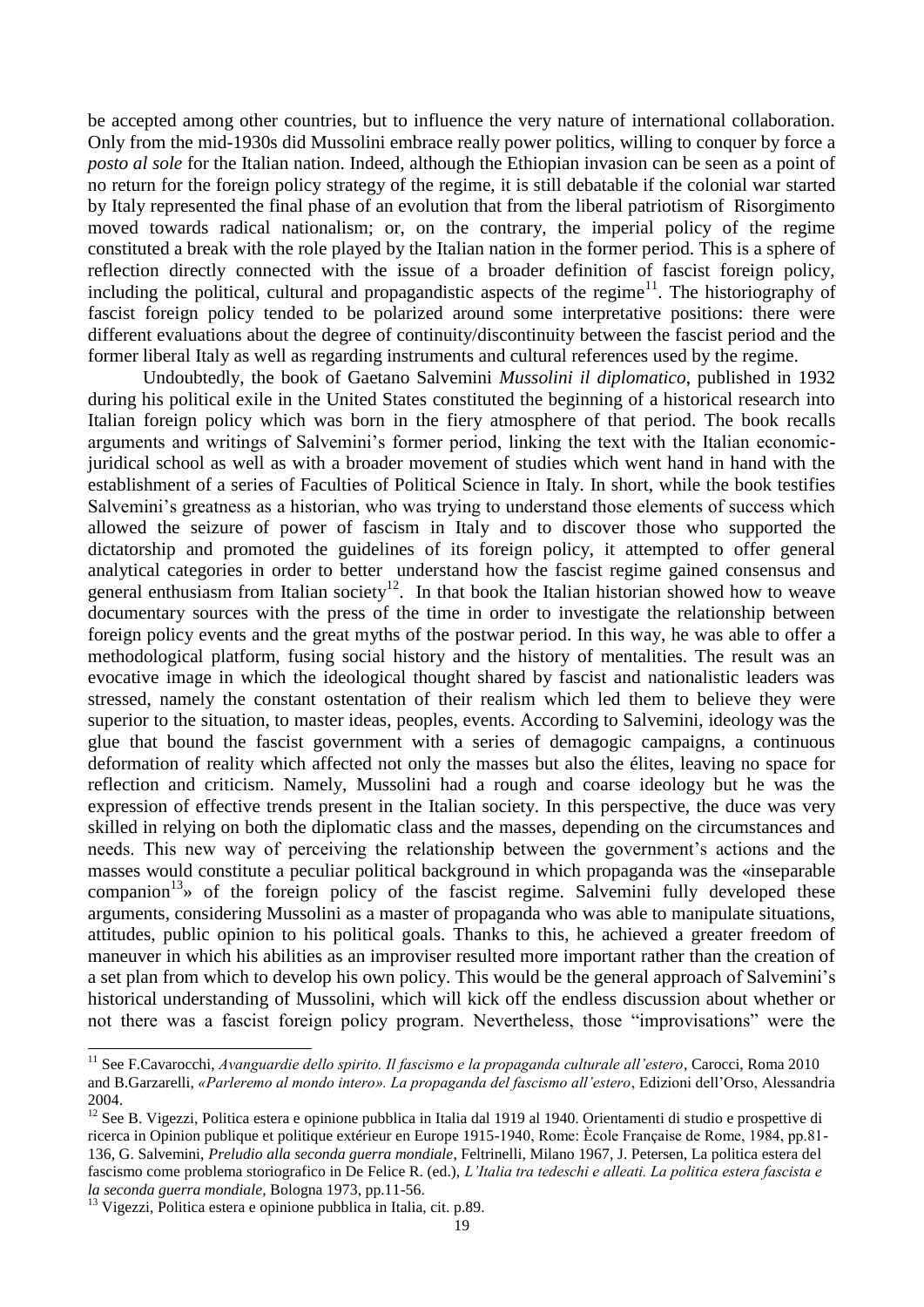expression of an expansionist policy, intimately aggressive, which was clearly recognizable in the fascist foreign policy initiatives, from the episode of Corfù until the final stage when the regime would give more space to the Nazi revisionism. More precisely the search for an empire, a harsh and systematic repression of minorities along the borders as well as the swing between France Great Britain and Germany might suggest a link between events and longer-term structures providing historical analysis as way to better investigate the Italian society during the fascist regime, its institutions and ideology as well as the role played by propaganda and public opinion. The latter is quite a problematic term to use: as a matter of fact if on one hand fascist foreign policy, through the party, its ideology and propaganda gained a broad "consensus", on the other hand is it possible to talk about public opinion which is formed by free discussion, criticism and opposition?

No doubt, the issue of consensus for the regime poses a number of difficult questions to answer, and the ever-continuing debate on this subject if on one hand has contributed to better clarify some aspects on the other hand it has had the effect of overloading with different meanings and nuances the key elements at stake. For this reason, it is useful to better define in what sense my work deals with public opinion during the fascist regime and what are the main goals of this investigation. First of all, my project shows how Ispi devoted its efforts to construct a wellinformed public opinion, in the sense that both the journals of the Institute, «Rassegna di politica internazionale» and «Relazioni Internazionali», had a section in which the most important documents of international politics were reported. Secondly, it shows how that public opinion was instrumentalized for political aims. The documents as well as the articles that I studied demonstrate how the pedagogical aim to create a national conscience on foreign matters and the propagandistic effort to push the readers to assume a given position were deeply intertwined, feeding each other. In this perspective, whilst books and articles published by the Institute were reflecting a serious investigation, developing the study of international relations in Italy, they were also intimately connected with the political discourse of the fascist regime. This is why I decided to start from my sources in order to better appreciate the way in which these specialists in international relations represented their objects of study, in relation to public opinion, propaganda and scientific research. In the end, Salvemini's assessment of a fascist foreign policy completely linked with the improvised and incoherent approach of Mussolini was re-thought in favor of a more precise periodization of the internal phases of the regime as well as stressing the progressive development of deeper tendencies in fascist foreign policy<sup>14</sup>. Even in this case, there was a clear division between those studies such as the work of Rosaria Quartararo<sup>15</sup> who tended to stress Mussolini's realism and the Italian "peso determinante" until the outbreak of the war in 1939, and other interpretations such as Knox's book *Common destiny: Dictatorship, foreign policy, and war in Fascist Italy and Nazi Germany<sup>16</sup>* in which the ideological affinities between Nazi Germany and Fascist Italy fully explained their alliance. According to Knox, Mussolini meant war from the beginning and in 1926-27 his program was «fixed in all essential detailes $^{17}$ ».

The debate about fascist foreign policy has reached a high degree of analytical interpretation, even if the majority of studies focused on the political-diplomatic aspects, emphasizing the way in which the fascist government, and especially Mussolini, engaged with the international dynamics of the interwar periods. On the other hand the establishment of cultures,

<sup>14</sup> See, E.Di Nolfo, *Mussolini e la politica estera italiana (1919-1933)*, CEDAM, Padova 1960; G.Carocci, *La politica estera dell'Italia fascista, 1925-1928*, Laterza, Bari 1969; G.Rumi, *L'imperialismo fascista*, Mursia, Milano 1974. It is important to mention also De Felice's volumes on Mussolini, in particular *Mussolini il duce. Gli anni del consenso 1929-1936*, Einaudi, Torino 1996 (I ed. 1974) and *Mussolini il duce. Lo stato totalitario, 1936-1940*, Einaudi Torino 1996 (I ed. 1981); R.J.B. Bosworth, *The Italian dictatorship*, Oxford University Press, New York 1998; E. Di Nolfo, R.H.Rainero, B.Vigezzi (edited by), *L'Italia e la politica di potenza in Europa 1938-40*, Marzorati Milano 1986. E.Collotti, *Fascismo e politica di potenza. Politica estera1922-1939*, La Nuova Italia, Milano 2000.

<sup>15</sup> R.Quartararo, *Roma tra Londra e Berlino. La politica estera fascista dal 1930 al 1940*, Bonacci, Roma 1980.

<sup>16</sup> M.G.Knox, *Common destiny: Dictatorship, foreign policy, and war in Fascist Italy and Nazi Germany.* Cambridge University Press, Cambridge 2000.

 $17$  Ibidem, p.66.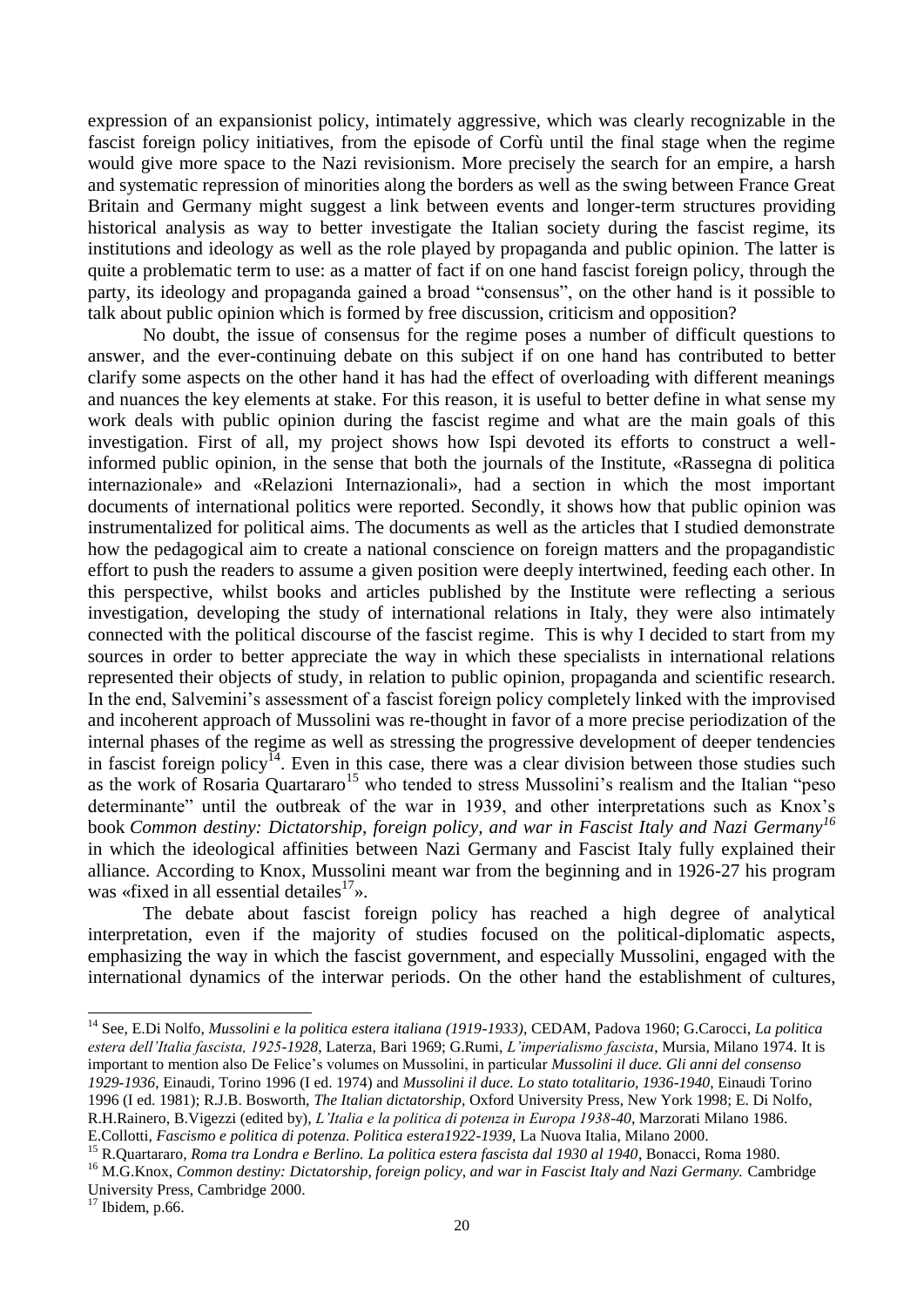movements and decision-making processes which substantiated a varied fascist initiative for the entire Ventennio were investigated less. From this standpoint, a perspective which is able to mix together the diplomatic, cultural and political level might be useful to dig deeper into the strategies put in place by the regime. Recent historiographical works converged in considering the European dimension and the international character of fascism during the interwar period, with the subsequent invitation to focus on its capacity of providing a model to be imitated by other countries. In doing this, it is necessary to study fascist foreign policy through a closer integration between the history of foreign relations and the ideological/political history of the regime. In dealing with Ispi, I considered the Institute as a meeting point of two separate wider historical phenomena: the interwar European and Transatlantic debate on international relations, animated by a number of national institutions that were born in the 1920s and 1930s, Ispi among them; and the intellectual history of Italy in the fascist period, in particular as regards conceptions related to politics, international relations, and historiography, which was clearly way more nuanced than the ideologically totalitarian character of the regime would suggest. It is clear that the regime tried to reach a new and more influential place in the field of international relations during the interwar period, and that the development of a fascist cultural diplomacy represented a further sphere where to implement the expansionist aspirations of Mussolini's government. Ennio Di Nolfo demonstrated how Mussolini, from the very beginning of his foreign policy, maintained a greater interest in domestic policy, showing a «clear and early awareness of his objectives<sup>18</sup>». The elaboration of arguments with the function of strengthening consensus and the development of offensive projections characterized the activities of a broad range of public opinion already in the decade prior to the seizure of power by Mussolini. It is mainly due to the work of Emilio Gentile, a painstaking interpretation on the construction of fascist ideology, which was understood as the original synthesis of the political and cultural instances produced by all those forces which accepted a merger with the Mussolinian project<sup>19</sup>. This effort was essential to better decipher all those cultural references which contributed to guide the formation and the concrete practice of the various actors of fascist foreign policy, from members of the government to the diplomatic staff and the large number of publicists, intellectuals and activists $^{20}$ .

In this perspective, the reconstruction of the network produced by Ispi during the 30s and early 40s might add a new piece to better understand those forces which were not part of the official bodies of the regime, nevertheless they played an important role in developing a well-defined political culture in the field of international politics. Moreover, the work stresses the fault line represented by the Ethiopian war, from which the ideological connotations of the Institute would be more pronounced.

In this regard, it is essential to see how Ispi analysed and commented the gradual movement of Italy to Nazi Germany, the Italian conquest of Ethiopia and the subsequent declaration of the Italian Empire, the Spanish Civil War, the Anschluss, the outbreak of the Second World War and last but not least the ways and the motivation with which Italy came into the war alongside Germany on 10 June 1940. Focusing on articles, books, conferences and other initiatives promoted by the Institute is one of the most fruitful way of assessing its role within the political/cultural context of the fascist regime, allowing me to shape a more in-depth understanding of the view formulated by the Study Office of Ispi. Analysing the relationship between Ispi and the fascist regime, we have the opportunity to investigate a thorny issue: what was foreign policy for the fascist government? And above all, was there a clear foreign policy programme put in place by the regime? My research is built upon these questions and the attempt is to appreciate whether or not there was a sort of "freedom" during the fascist dictatorship to theorize on a general political approach in the field of foreign policy. In order to do this we need to historicize fascist foreign

<sup>18</sup> E. Di Nolfo, *Mussolini e la politica estera italiana (1919-1933)*, CEDAM, Padova 1960.

<sup>19</sup> See, E. Gentile, *Le origini dell'ideologia fascista. 1918-1925*, Il Mulino Bologna 2001 (I ed. 1975) and from the same author *Il mito dello stato nuovo. Dal radicalismo nazionale al fascismo*, Laterza, Roma-Bari 2002 (I ed. 1982).

<sup>20</sup> See the work of B.Bracco, *Storici italiani e politica estera. Tra Salvemini e Volpe. 1917-1925*, Angeli, Milano 1998.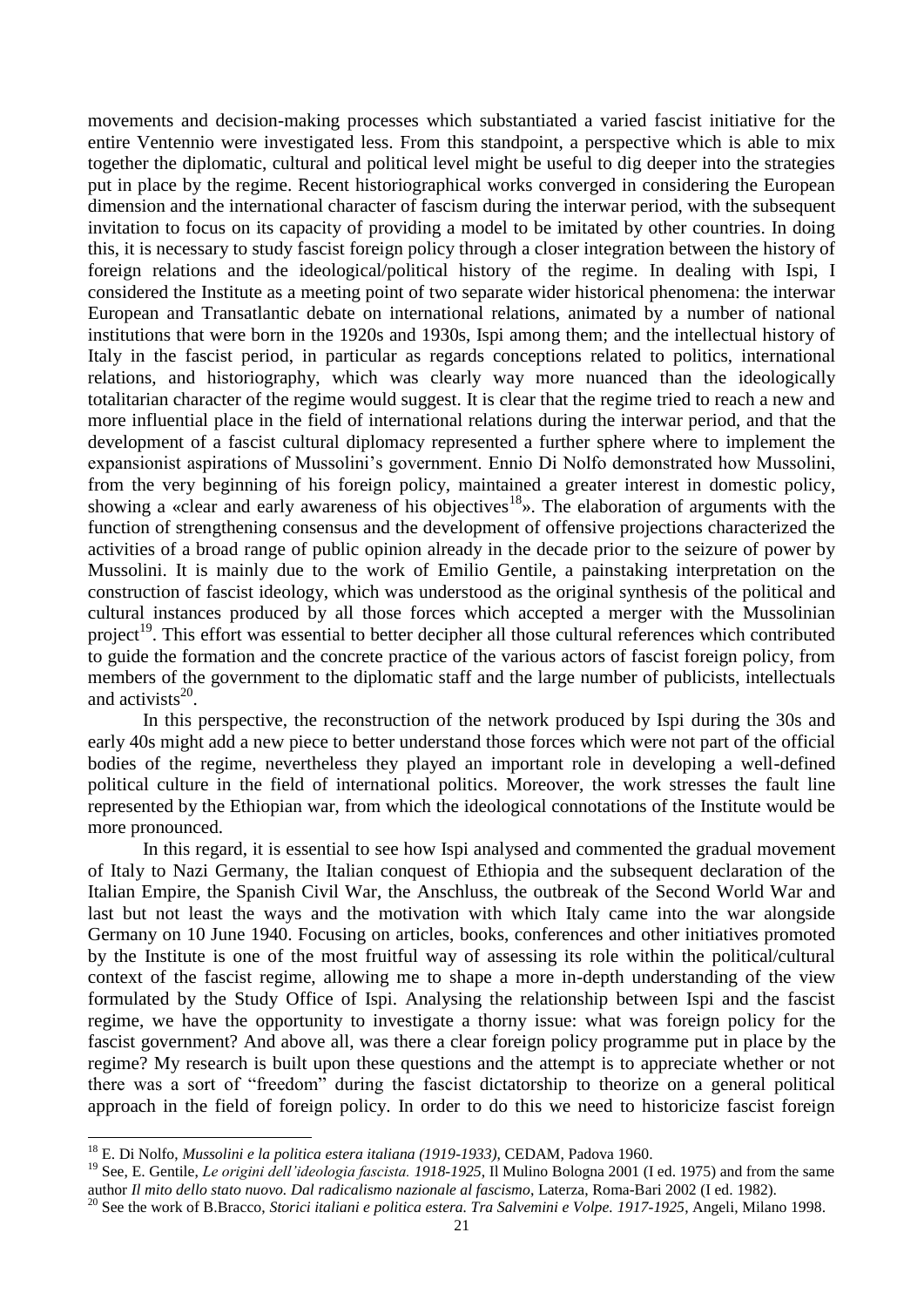policy, underlining what, at first sight, might be seen as a paradox: while fascism, especially during the '30, was imposing a totalitarian regime in the field of domestic policy, the government seemed to have a different approach in the field of foreign policy, in which we can find an unexpected variety of attitudes as well as a surprising degree of freedom, at least until the Ethiopian war. Of course, this statement seems to go against common sense, but if one tried to focus on different conceptions and approaches produced by scholars in international relations during the '30, then he would discover that behind the image of Mussolini as decision maker there was a more complex situation, in which specialists were trying to face the multiple and, to some extent, new challenges coming from the international environment. Given that, it's very difficult to take for granted that there was a clear political programme in fascist foreign policy. In short, the question is the follow: did Ispi reinterpret the line of the fascist foreign policy or it was *per sé* a demonstration of the variety of conceptions and attitudes existing in the field of foreign policy<sup>21</sup>?

Indeed, this question acquires an even more problematic understanding if one is aware of the fact that the Institute was moving in a new territory, in which the sphere of foreign policy was no longer considered as a secretive domain which kept its distance from public opinion. As a matter of fact, in the previous period (roughly liberal Italy) a solid theory was built, which separated in two different fields domestic policy and foreign policy, thinking that it would have been possible to expel every kind of particularism in the latter and that, at crucial points, the different political forces which were fighting against each other at home had been able to channel into a single and indivisible national interest, followed and sustained by a national public opinion.

 In the post-war period things seemed to change: public opinion took the stage, pushing traditional politics into the background. On one hand the great myths of Leninism and Wilsonism and on the other hand radical nationalism and the protests of the defeated powers had the result to deepen the divide between different opinions. These changes brought about a different relationship between foreign policy and public opinion: if before the war one could see public opinion in a committed relationship with foreign policy, in the following period the borders between the two forces seemed more nuanced and a new democratic principle was emerging in the relationship between foreign policy and the masses. Nevertheless, a few years after the war what would have remained of this new attitude promoted by the Peace Conference and sustained by the newborn League of Nations? What was the faith of this new diplomacy? Indeed, if one looks at Italy, the seizure of power by Fascism didn't go to that direction, but on the other hand there is no doubt that it was a mass regime which places foreign policies' issues at the center of its political program. That is, foreign policy started to get out of the old thought patterns and new needs involved both political structures and civil societies. In this perspective, was there something in common between the appeals addressed to the public opinion made by democratic states and the ways in which dictatorships were trying to gain a vast consensus? Walter Lipmann when he wrote his *Public Opinion* in 1921 described this force both as essential and tremendous at the same time, destined to change the destiny of human life from one day to another. Certainly, the events which underpinned the interwar period didn't help in finding an appropriate balance between foreign policy and public opinion. Nevertheless, the opportunity to study an Institute like Ispi, which inherited all these controversial issues facing public opinion, foreign policy and international politics, could help in order to follow closely these ever-evolving changes. I think that this method can provide a fruitful and reasonable approach to issues which are really ambiguous and difficult to treat. This ambivalence is simply striking during the interwar period: any reference to foreign policy and public opinion contained hardcore contradictions and, at least at first sight, inextricable paradoxes. Ispi can be taken as an iconic example of this situation: a place in which scientific information should have been linked with the precise pedagogical aim of forming a strong national conscience of international problems, in accordance with the fundamental directives of Fascist foreign policy, in short «an Institute which marries science with propaganda<sup>22</sup>». On the other side, stood Western

<sup>21</sup> Brunello Vigezzi, *Politica estera e opinione pubblica in Italia dall'Unità ai giorni nostri*, Jaca Book, Milano 1991.

<sup>22</sup> *Vita dell'Istituto*, Rassegna di politica internazionale, 1934, p. 613.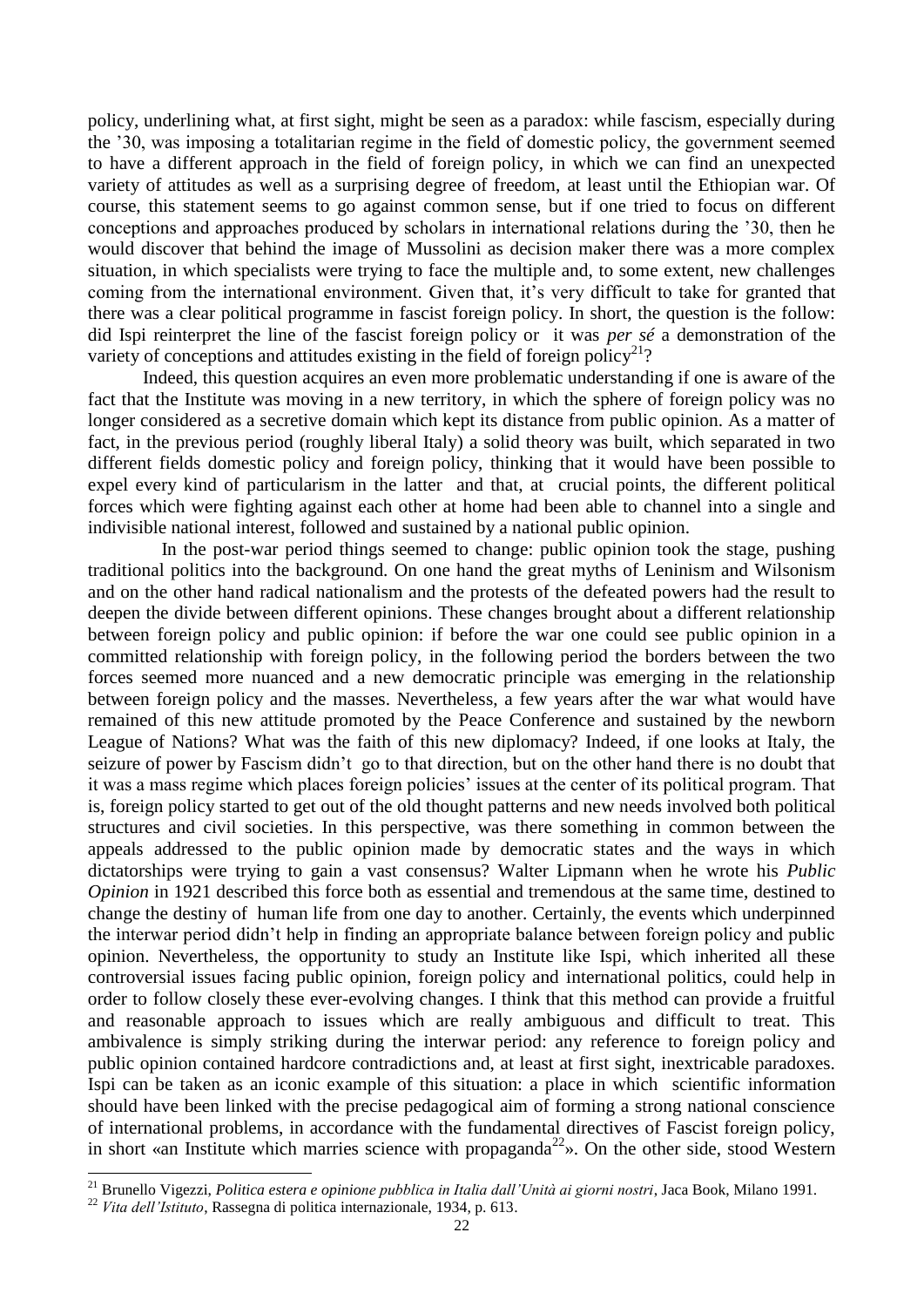democracies with their acknowledged inability to transform their foreign policy into a real movement of public opinion. The matter is thus significant: what was propaganda, scientific research, open diplomacy and public opinion for the members of Ispi? How can we assess the transformation and the frequent contacts between foreign policy and public opinion and the creation of Institutes which were trying to channel and address this new form of communication? Was it the public forum created by these Institute a further opportunity to democratize foreign policies choices or a maneuver made by demagogues to construct and gain consensus?

Within this effort there is a specific will to integrate more classical account for the two decades between the World Wars, in which national categories often serve as the lens through which we view this period, with a point of view that focus on non-state actors and their connections with both national and international context. Most studies on the interwar period either are dedicated to individual countries or concentrate on the actions of the governments, often losing sight of bodies that maybe were not directly involved in the decision-making process, but nevertheless contributed significantly to characterize a specific environment. To be clear, the present study is built upon the assumption that non-state actors matter in the study of both domestic and international politics, and that taking for granted their existence as irrelevant elements of the historical process doesn't help to grasp a better understanding of the social, economic, cultural and political context. This need has become even more urgent nowadays as new studies have demonstrated the remarkable complexity of the interwar period, in which, alongside with nationstates and their effort to perform a power politics, international organizations, think tanks, private associations steadily growth in number and in the scope<sup>23</sup>. As a consequence, a focus on non-state actors and in particular on the roles played by think tanks in international politics provides a fresh perspective on the evolution of international relations and its relationship with foreign policy and public opinion. For instance, the collection of essays contained in the volume edited by Daniel Laqua, *Internationalism reconfigured. Transnational ideas and movements between the World Wars* is an iconic example of what kind of results can be achieved if we take into consideration the transnational network created by actors, who tried to act beyond the nation-state boundaries. Even if the volume has the specific objective to retrace the origins and the development of internationalism during the interwar period, it includes interesting aspects concerning the methodology they used to fulfill this goal. Firstly, they refuse a rise and fall narrative which seems to be too deterministic, «focusing on the seemingly ill-fated hopes vested in the League of Nations, or allude to the inherent limitations of accords such as the Locarno Treaties and the Kellog-Briand Pact $x^{24}$ . Instead, the volume opts for a slightly different approach: it investigates the efforts of individuals, groups and associations, and their interactions with the new international structures that had been created in the wake of the Great War.

Eventually, these new transnational histories demonstrate that borders are not so easily dissolved, and that nations remain an important concern. Fragmentation and conflict also formed important parts of the story, as the forces of attraction and repulsion often became deeply intertwined. Some transnational encounters tried to exploit or even reinforce national barriers. Piecing together all these elements helps us to better contextualize exchanges, movements and flows during the interwar period, observing how transnationalism is a force that takes life inside nation-states. Therefore, the nation does not stand in opposition to transnationalism as a bordercrossing understanding of the latter term implies, but rather is an essential element in shaping the phenomenon. The histories of transnational encounters in the interwar period tell us as much about the national contexts as they do about the world they seek to reshape.

In particular, the research that I am carrying out shows how transnational structures and movements can be used for nationalistic purposes, to advertise and promote a particular vision of international relations and foreign policy. My attempt is to contextualize the history of Ispi into a

 $\overline{a}$ 

<sup>&</sup>lt;sup>23</sup> Akira Iriye, *Global Community: the role of international organizations in the making of the contemporary world,* University of California Press, Berkeley 2002.

<sup>24</sup> *Internationalism reconfigured*, Laqua, cit., p.XII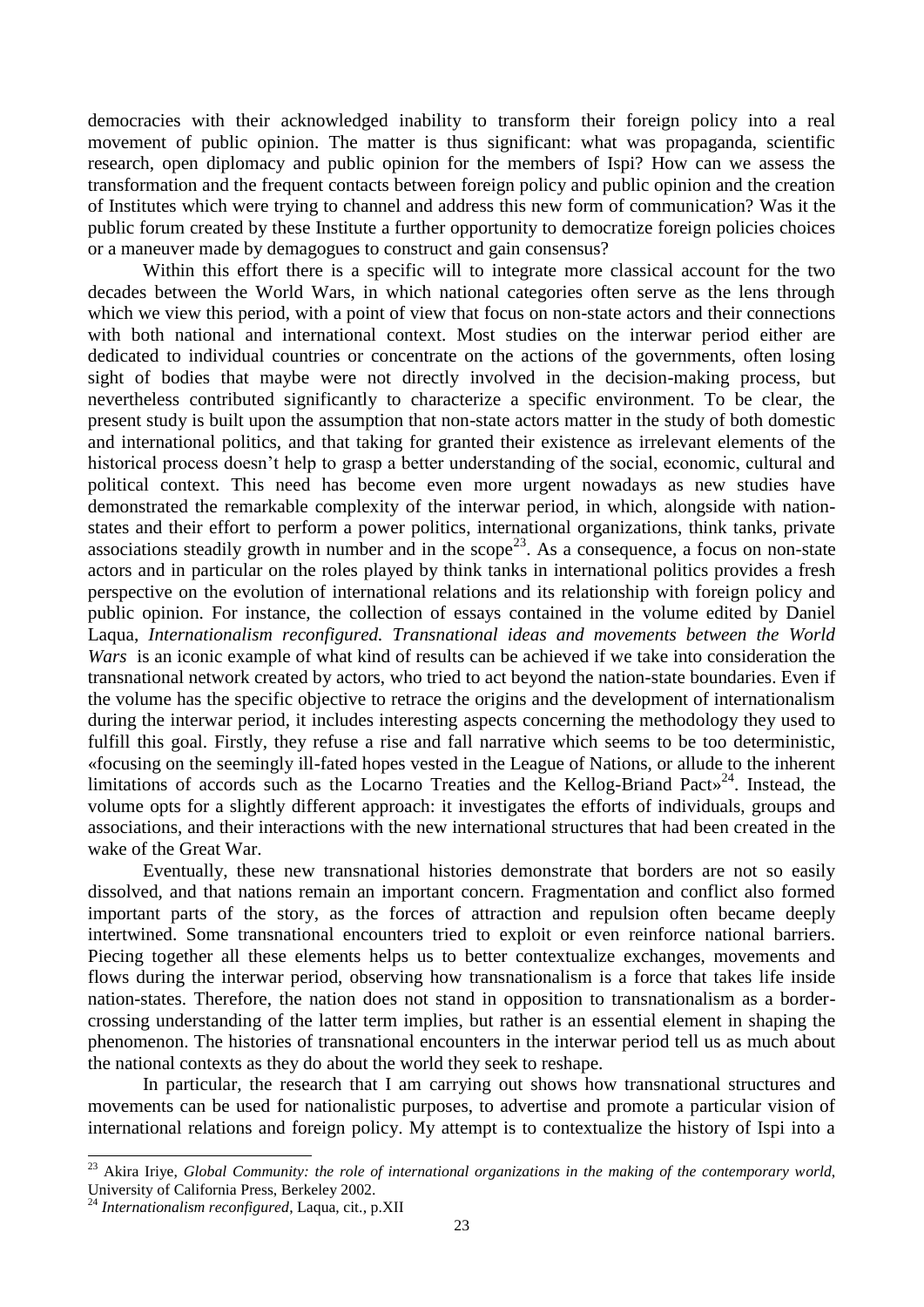wider appreciation of the international environment, looking at those elements which constituted both a challenge and a stimulus for the creation of the Institute.

The research project is basically divided into three parts. The first part aims at discovering the cultural and political background thanks to which Ispi was founded. In doing this, a first chapter will deal with the origins of the so called "Institutes of International Affairs' Movement", focusing on the features and ideas of the originators of this movement: the British (later Royal) Institute of International Affairs based in London and the Council on Foreign Relations based in New York. These Institutes were born in the aftermath of the First World War and represented an interesting novelty within the international environment. They were founded by specialists who participated in the negotiations of the Peace Treaty of Versailles and their goal was to educate, inform and advise future leaders about the causes and consequences of war. To fulfil this ambitious goal they tried to set up a network of analogous institutions in order to better comprehend the international life and to guarantee a mutual understanding between nations.

In the following years, Institutes imbued with analogous purposes were founded in the Commonwealth, China, Czechoslovakia, Denmark, France, Germany, Hungary, Italy, Poland, Norway, Romania, Spain and Sweden<sup>25</sup>. Why did they proliferated around the world during the 20s and the 30s? And, above all, are there any connections between them? In order to answer to this question it is necessary to introduce another element which played a crucial role in the formation of this movement: the International Institute of Intellectual Cooperation  $(IIIC)^{26}$ . One of the main task of the Institute was to promote and sustain a methodical international cooperation in the field of political education. As a consequence, a first International Conference of Institutions for Scientific Study of Politics was called by the IIIC and held at the Deutsche Hochschule für Politik (Berlin) in 1928. This was the beginning of a series of International Conferences with the aim to promote a broader discussion on burning political issues such as the role of the state in economic life or collective security. As a result of these conferences, practical international cooperation has been made possible in a number of way: the exchange of professors and of students, facilitation of foreign study, information service and bibliographical work.

To address these new initiatives, a National Committee was formed in Italy with the aim to coordinate all those bodies which were committed with the study of international affairs. At that time in Italy few faculties of political science were developing, especially in Rome, Florence, Padua and Pavia. The latter will play a crucial role in the foundation of Ispi, therefore an entire paragraph will be dedicated on the formation and activities displayed by this faculty and its professors.

The second part of my project begins with the origins of the Institute and follows the development of its nature and characteristics until it was compulsorily mothballed after September 8th 1943. In this phase it took the form of a cultural and research centre *sui generis*, able to draw into its orbit a large number of personalities of high intellectual standing. They included (just to name a few): Luigi Salvatorelli, Filippo Sacchi, Enrico Bonomi, Antonio Basso, Pietro Silva, Giovanni Mira, Ernesto Sestan, Gioacchino Volpe and his School for Modern and Contemporary History (the so called "Roman school" with Federico Chabod, Walter Maturi and Carlo Morandi), and "Benedetto Croce's right-hand man" Adolfo Omodeo. One is naturally led to wonder why they were working for the Institute and what kind of role they were playing within it.

Furthermore, the names that made up the Ispi Study Office included many of the country's most able international affairs specialists: Rodolfo Mosca, Enrico Serra, Cesare Grassetti, Federico Curato, Bruno Pagani, Silvio Pozzani, Mario Toscano, Angelo Tamborra and Francesco Cataluccio. Is it possible to characterise them as representing the first organic nucleus of scholars of international politics in Italy? Attention will focus on the role and significance of the contributions

<sup>25</sup>*Institutes of International Affairs*, Carnegie Endowment of International Peace, New York 1953 , p.22-23.

<sup>&</sup>lt;sup>26</sup> The institute was established with the aid of the French government in 1924 and located in Paris. It provided a permanent secretariat for the League of Nations International Committee on Intellectual Cooperation which aimed to promote international cultural/intellectual exchange between scientists, researchers, teachers, artists and other intellectuals.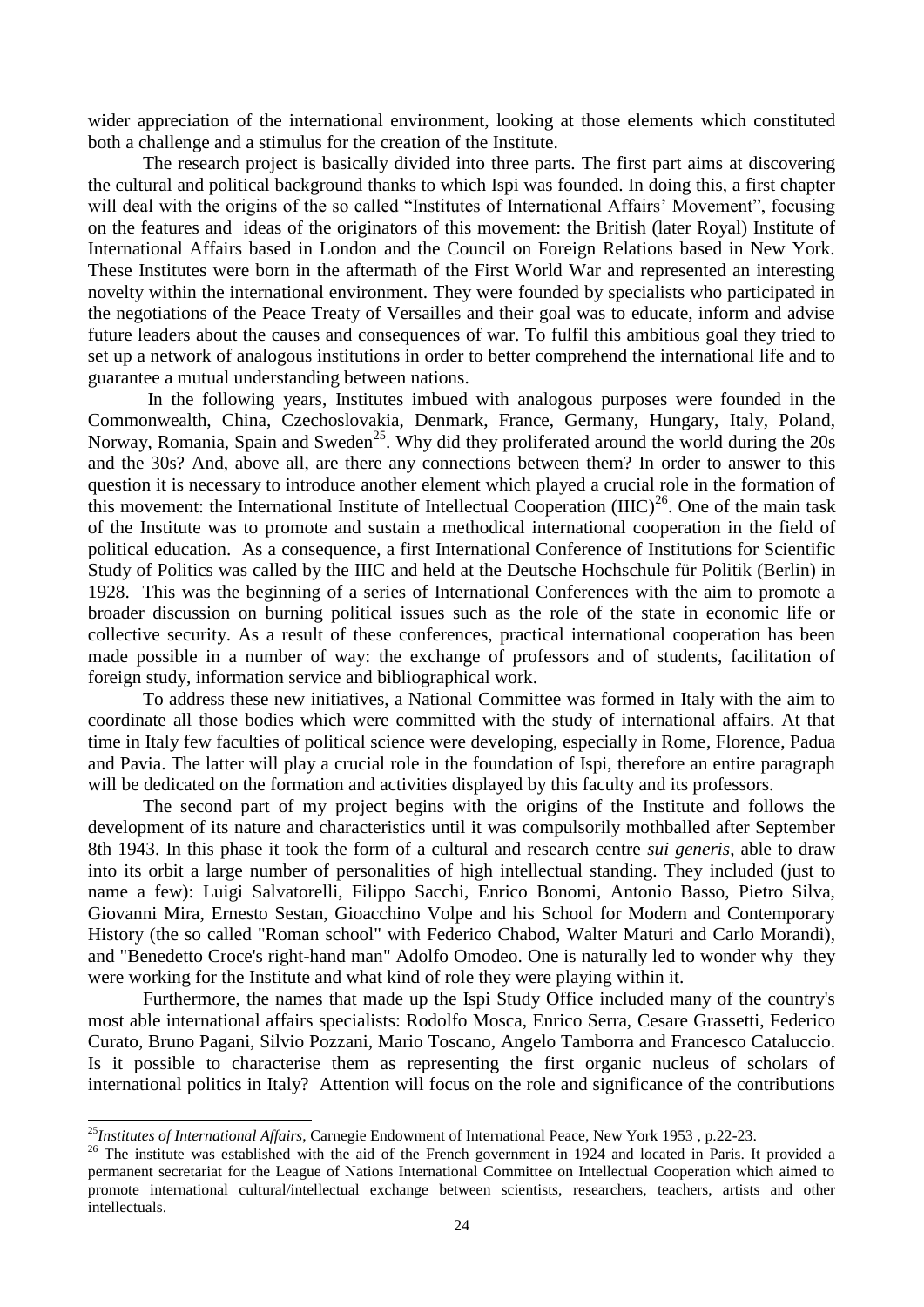made by the above-named figures, analysing the many publications produced by the Institute (journals, collections and books designed to cater for specialists and general readers alike) as well as conducting an accurate consultation of their personal archives.

Another aim of this research is to examine the roles and activity of the two main driving forces within Ispi: its director Pierfranco Gaslini, a singular figure as a scholar and cultural organiser, and its president Alberto Pirelli. The former was one of the most energetic personalities of the new generation educated under the Fascist regime, the latter was one of the most important economic-political figures both in the national and in the international arena.

In short, the second part of this research will attempt to answer the following questions: what was Ispi? Why was it founded? How did Ispi interpret and judge the broad lines of the Fascist government's foreign policy? What were the Institute's publishing initiatives and what aims did they have? Can Ispi be considered a major centre of historical and policy research, in terms of modern and contemporary history and the study of international relations? In a general sense, what degree of independence did Ispi have from the dictates of the regime?

The third part aims to analyse the Institute's outlook on international situation, in particular it will be examined how the Austrian issue and the Anschluss were treated by the two journals of Ispi, «Rassegna di politica internazionale» and «Relazioni Internazionali». In this perspective, it will be possible to analyse the collaborations of the Institute and the various standpoints hosted by the journals. Who were the authors who collaborated with the Institute and what were their attitudes towards the most thorny international issues which were happening in those years? How and to what degree did the journals change their views towards Anschluss? Did they align immediately with the regime or were there some discrepancies between authors' writings and the official view imposed by the regime?

The methodology that I intend to use will draw extensively upon primary sources (institutional archives as well as private archives) even if, in order to achieve a more complex account of the history of Ispi, I intend to analyse the many publications produced by the Institute (journals, collections and books designed to cater for specialists and general readers alike) in the context of specific case studies regarding some of the most salient historical events marking the development of international politics.

However the most important source for my research is the Historical Archive of Ispi: access to its historical archive now makes it possible to piece together its history and attempt to understand the development of such think tanks in international politics from a long-term perspective. As a matter of fact, the vast amount of material made available by the Ispi Historical Archive "gives the tangible impression of a task of digging and reflection, almost all of which still remains to be done" $^{27}$ .

This research acquires particular interest in the light of the scarcity of historical study to which ISPI has been subjected. The only two examinations of its work, the essays by Angelo Montenegro and Enrico Decleva<sup>28</sup>, both mention the same problem. Yet the Institute has a great deal to say. The papers in its Historical Archive reveal the importance of its role in Italian domestic affairs, both under the Fascist regime and later, after the establishment of the Republic. Furthermore, as my project is placed at the crossroads between the history of Italian foreign policy (especially fascist foreign policy), the history of think tanks in international politics and the analysis of the birth of a new elite of specialists in foreign affairs, it is difficult to find some specific reference points. As a matter of fact, though there are a lot of general accounts concerning the foreign policy of the Fascist regime as well as an ample bibliography regarding the function of think

<sup>27</sup> Istituto per gli studi di politica internazionale, *Inventario dell'archivio storico 1934-1970*, edited by Maria M. Benzoni, Anna Ostinelli and Silvia M. Pizzetti, scientific direction Brunello Vigezzi, Ministero per i beni e le attività culturali direzione generale per gli archivi, Rome, 2007, p.XXI

<sup>28</sup> Angelo Montenegro, *Politica estera e organizzazione del consenso. Note sull'Istituto per gli studi di politica internazionale. 1933-43,* «Studi Storici»,anno XIX, 1978, n.4, p.777-817 and Enrico Decleva, *Politica estera, storia, propaganda: l'Ispi di Milano e la Francia (1934- 43),* «Storia contemporanea», XIII, 1982, n.4-5, pp.697-757.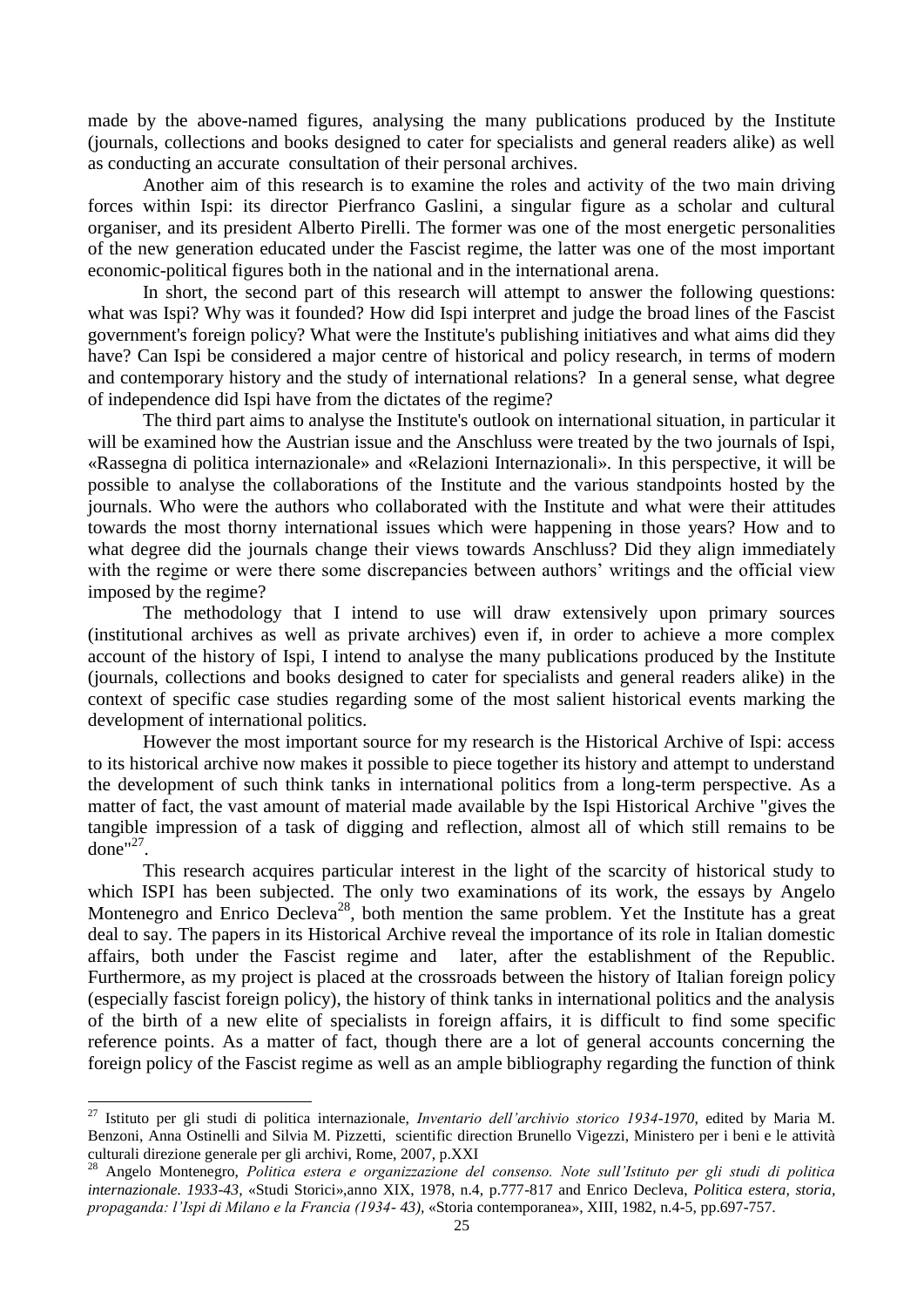tanks, it appears to me that my research tackles an important topic which has not been seriously investigated. In particular the lack of specific case studies dedicated to the "Institutes of International Affairs' movement"<sup>29</sup> (especially in the European context) is a real handicap for a better understanding of the historical backdrop which emerged from the First World War. In fact, although it is known that Institutes of International Affairs (IIA) have proliferated around the world since their modest beginnings during the early 20s, «their existence and persistence have, in the main, failed to inspire scholars to study their activities, to assess their influence, and to consider their significance in understanding how power works  $[...]_p^{30}$ . After this period the next most significant was the late 1920s and 1930s, which saw such developments in the Commonwealth and in Europe, including the Italian Ispi. Inderjeet Parmar rightly acknowledged that the IIAs movement was a world-wide phenomenon: if on one hand the aims and objectives of the IIAs were identical to those of Chatham House (all these institutes claimed to be engaged in the objective, scientific study of foreign affairs), on the other hand they take a variety of forms due to the particular cultural as well as political environment of their respective countries. Focusing on the Anglo-American Institutes, Parmar states that, given the fact that their establishment derived from American foundation sources, the IIAs were part of a global knowledge network promoting liberal internationalism and attitudes sympathetic to the United States. This might be true, but it is only a part of the story, as the establishment of Ispi demonstrates. As an institute founded and developed under the Fascist regime Ispi was originally unconnected (culturally, politically, financially) with the Anglo-American think tanks, aiming at studying and spreading a specific view of international affairs that, needless to say, was strongly critical towards the new international order which emerged from the peace conference of Versailles. So, even if « […] the archival research still needs to be conducted in order to adequately address the question of IIA policy influence in war, and, indeed, at any, time $\frac{31}{1}$ , I argue that, against this backdrop, Ispi represents a problematic as well as meaningful case study. So, what was Ispi and, above all, why was it founded?

Indeed, if on one hand the research has resisted the temptation to go for the easy way (that is, to write a parochial micro-history), considering the Institute as a meeting point between the interwar European and Transatlantic debate on international relations and the conceptions related to politics, international relations and historiography produced by a group of scholars and specialists who found in Ispi a place of research and divulgation; on the other hand the dissertation has tried to handle two different historiographies and methodologies: that of transnational history, necessary to map the debate on International Relations during the 20s and 30s both in its cultural and organizational features, and that of intellectual history of Italy in the fascist period. This approach has revealed both its potential as well as its weaknesses. As a consequence, while it has been possible to set a long-term project with a series of, I think, interesting questions capable of both problematizing the object of analysis in an original way and suggesting new paths of research that can hold together different level of analysis, the research has found some difficulties to follow all the suggestions pointed out at the beginning. I am fully aware of the fact that, sometimes, the research sketches out new themes without addressing the issues in more depth. For instance, having stated that it is important to recognize the peculiar international involvement of Ispi in order to better understand Italian foreign policy, considering the Institute as an original think tank in international relations, it would have been interesting to assess how fascism was perceived within the system of International Affairs Institutes and within the League of Nations. The fact is that a transnational approach, with its needs to connect different level of analysis with a historical research based on multi-archival and multi-lingual research, requires a quite long period of reflection in order to operationalize the sources taken into account as well as to develop a critical

<sup>&</sup>lt;sup>29</sup> A definition that I take from Inderjeet Parmar, *Institutes of International Affairs: their roles in foreign policy-making*, *opinion mobilization and unofficial diplomacy* in Stone, Diane and Denham, Andrew. eds. Think Tank Traditions: Policy Research and the Politics of Ideas, Manchester, 2004.

<sup>30</sup> Ibidem, p.19.

<sup>31</sup> Ibidem*,* p.28.